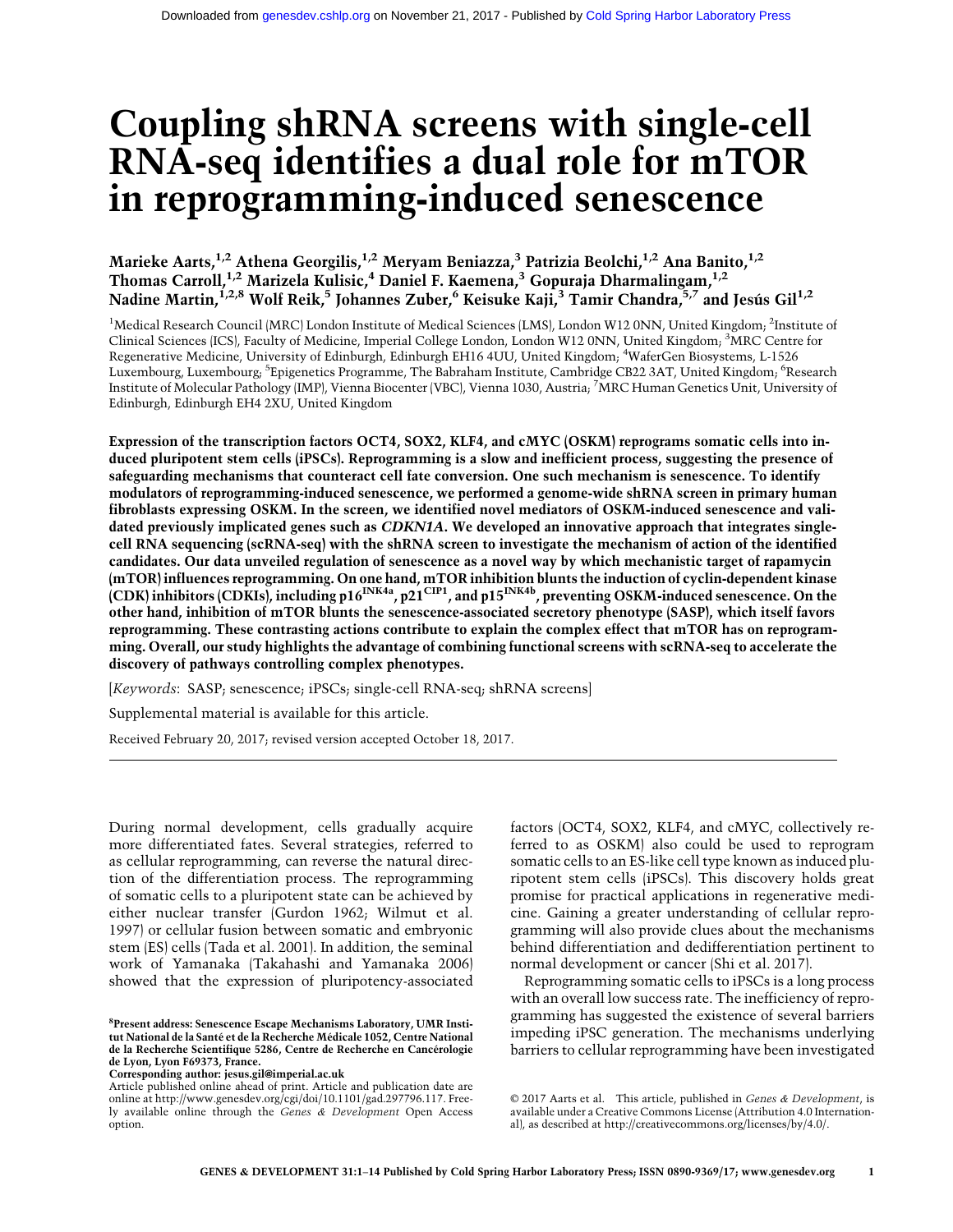previously using functional screens (Qin et al. 2014; Sakurai et al. 2014; Yang et al. 2014; Cheloufi et al. 2015). An inherent technical difficulty of working with primary cells is that once in culture, they eventually undergo replicative or stress-induced senescence (Kuilman et al. 2010). To overcome this issue, genetic tricks to blunt senescence (for example, overexpressing hTERT or knocking down p53 expression) have sometimes been used to screen for genes limiting reprogramming (Qin et al. 2014), indirectly highlighting that senescence constitutes an intrinsic cellular barrier to iPSC generation (Krizhanovsky and Lowe 2009; Banito and Gil 2010). Key tumor suppressors such as p53, p16<sup>INK4a</sup>, or p21<sup>CIP1</sup> control the senescence response to OSKM, and their inhibition increases reprogramming (Banito et al. 2009; Hong et al. 2009; Kawamura et al. 2009; Li et al. 2009; Marion et al. 2009; Utikal et al. 2009). However, little else is understood about the mechanisms governing senescence induction during reprogramming and how similar it is to other types of senescence.

Senescence is a cellular program that restrains the replication of damaged or old cells by imposing a stable cell cycle arrest. As part of the senescence program, cells undergo additional phenotypic alterations, including remodeling of their chromatin or secreting a complex mixture of factors known as the senescence-associated secretory phenotype (SASP) (Kuilman et al. 2010; Salama et al. 2014). Senescent cells are present in injured, preneoplastic, old, and diseased tissues and influence many phenotypes through the SASP (Coppe et al. 2010). In general, the accumulation of senescent cells is detrimental (Munoz-Espin and Serrano 2014), and their elimination ameliorates many age-related pathologies (Baker et al. 2016), whereas senescence induction limits fibrosis (Krizhanovsky et al. 2008) and cancer (Collado and Serrano 2010). Senescent cells found in old or injured tissues also create a permissive environment for in vivo reprogramming (Mosteiro et al. 2016). This has been linked to increased production of IL-6 as part of the SASP, as IL-6 facilitates reprogramming by activating cMYC and PIM1 (Brady et al. 2013). Given the physiological relevance of senescence and that it constitutes an intrinsic barrier for reprogramming, understanding how senescence is regulated during reprogramming is important. Genetic screening is a powerful tool that has been exploited with success to identify genes regulating senescence (Jacobs et al. 2000; Rowland et al. 2005; Acosta et al. 2008; Tordella et al. 2016; Wang et al. 2016) or cellular reprogramming (Qin et al. 2014; Sakurai et al. 2014; Yang et al. 2014).

In this study, we screened for shRNAs blunting reprogramming-induced senescence. An inherent limitation of pooled screens is the protracted process of retesting, validation, and characterization of identified candidates. To speed this up, we combined single-cell RNA sequencing (scRNA-seq) with shRNA screens. Using this approach, we discovered that, by regulating senescence, mechanistic target of rapamycin (mTOR) controls cell-intrinsic and cell-extrinsic mechanisms with opposing effects on reprogramming. Moreover, our study highlights the advantages of combining functional screens with scRNA-seq analysis.

#### Exploring the senescence program induced by OSKM

Expression of the reprogramming factors (OSKM) in IMR90 human fibroblasts causes a senescence-like growth arrest (Fig. 1A,B) that constitutes an intrinsic barrier to reprogramming (Banito et al. 2009). Similar to oncogenic RAS<sup>G12V</sup>, the expression of OSKM induces the cyclin-dependent kinase (CDK) inhibitors (CDKIs) p15<sup>INK4b</sup>,  $p16^{INKA}$ , and  $p21^{CIP1}$ , which are involved in implementing the stable growth arrest associated with senescence (Fig. 1C).

To better characterize OSKM-induced senescence, we took advantage of RNA sequencing (RNA-seq). Gene set enrichment analysis (GSEA) found signatures for senescence and the SASP significantly enriched in the transcriptome of cells expressing OSKM (Fig. 1D). Other signatures showed a similar association with OSKMand RAS-induced senescence. For example, TGF-β-dependent signatures were up-regulated in both types of senescence [\(Supplemental Fig. S1A](http://genesdev.cshlp.org/lookup/suppl/doi:10.1101/gad.297796.117/-/DC1)). In some instances, although the effect of RAS or OSKM expression was qualitatively equivalent, the strength of the responses differed. For example, although signatures associated with proliferation were down-regulated upon RAS or OSKM expression [\(Supplemental Fig. S1B\)](http://genesdev.cshlp.org/lookup/suppl/doi:10.1101/gad.297796.117/-/DC1), a stronger growth arrest was associated with RAS expression (Fig. 1E). Overall, we observed a moderate correlation between the transcriptional changes induced by RAS and OSKM (Spearman correlation =  $0.33$  (Fig. 1F). Among the genes regulated in common (Fig. 1G; [Supplemental Fig. S1C](http://genesdev.cshlp.org/lookup/suppl/doi:10.1101/gad.297796.117/-/DC1)), gene ontology (GO) analysis highlighted several senescence processes (such as down-regulation of terms related to mitosis and cell cycle or up-regulation of inflammatory responses) (Fig. 1H; [Supplemental Fig. S1D](http://genesdev.cshlp.org/lookup/suppl/doi:10.1101/gad.297796.117/-/DC1)). Besides these commonalities, the specific nature of the OSKM and RAS transcriptional programs was also evident. For example, GO terms associated with epithelial-to-mesenchymal transition and development and differentiation processes were preferentially regulated by OSKM rather than RAS expression (Fig. 1I; [Supplemental Fig. S1E\)](http://genesdev.cshlp.org/lookup/suppl/doi:10.1101/gad.297796.117/-/DC1). Overall, the above results confirm that OSKM expression induces a senescence program with distinctive characteristics.

# A screen for shRNAs regulating OSKM-induced senescence

To identify genes that regulate OSKM-induced senescence, we screened a shRNA library comprised of ∼58,000 shRNAs [\(Supplemental Fig. S2A](http://genesdev.cshlp.org/lookup/suppl/doi:10.1101/gad.297796.117/-/DC1)). IMR90 fibroblasts were transduced with a retroviral vector expressing OSKM followed by lentiviral transduction with the shRNA library. Cells were passaged to enrich for shRNAs blunting the senescence growth arrest. In parallel, cells were infected with a shRNA against p53 (shp53), which prevents the senescence growth arrest [\(Supplemental](http://genesdev.cshlp.org/lookup/suppl/doi:10.1101/gad.297796.117/-/DC1) [Fig. S2B\)](http://genesdev.cshlp.org/lookup/suppl/doi:10.1101/gad.297796.117/-/DC1). Integrated shRNAs were identified, and their enrichment was assessed using next-generation sequencing (NGS) [\(Supplemental Fig. S2C](http://genesdev.cshlp.org/lookup/suppl/doi:10.1101/gad.297796.117/-/DC1)). Five-hundred-fifty-four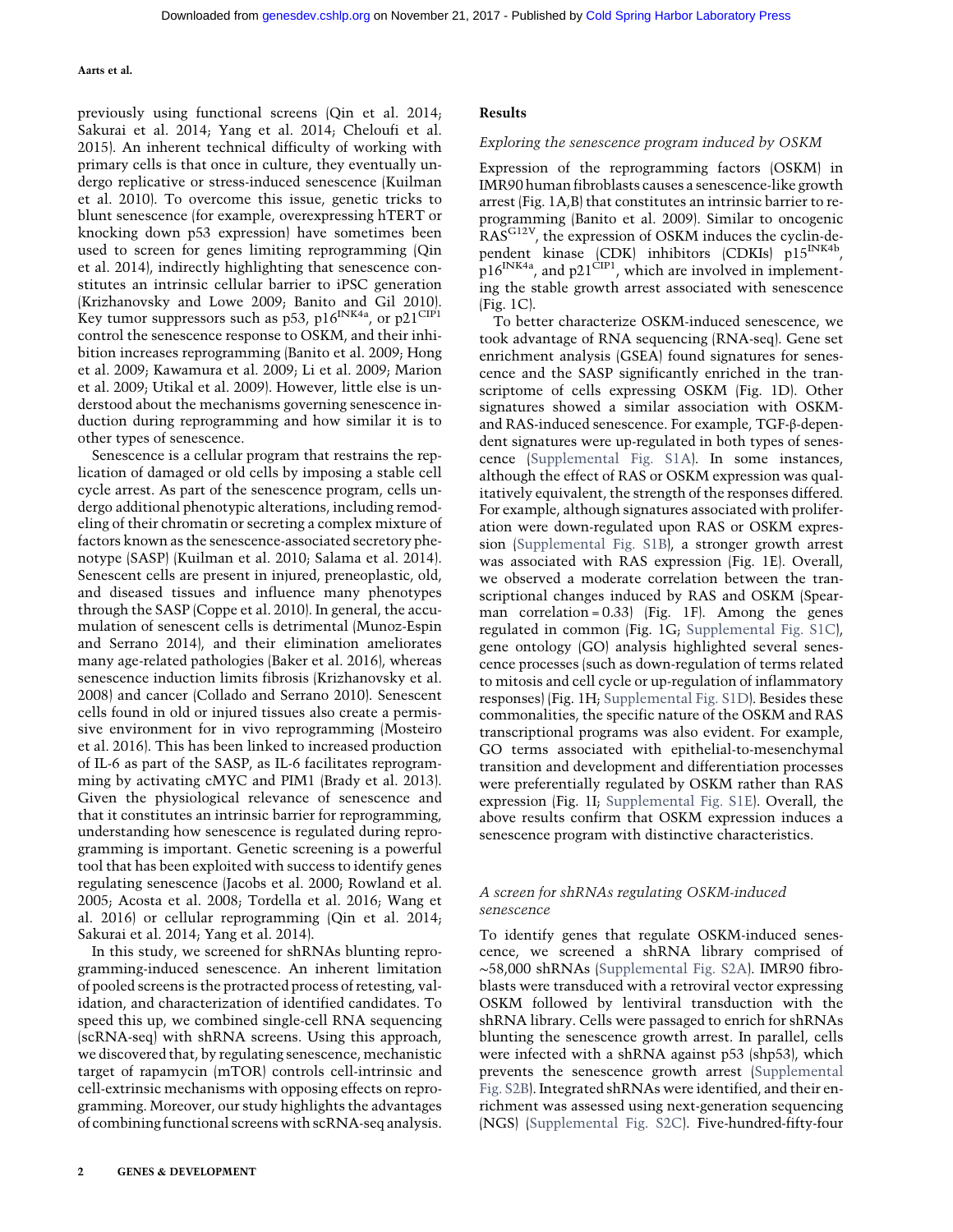

Single-cell RNA profiling of shRNA screens

Figure 1. Expression of OSKM results in the induction of a characteristic senescence program in IMR90 human fibroblasts. (A) Senescence markers in IMR90 fibroblasts infected with control (vector), a polycistronic vector expressing OSKM or RAS. At 12 d after infection, senescence was assayed by crystal violet staining (top), senescence-associated β-galactosidase (SA-β-Gal) activity (middle), and BrdU incorporation after an 18-h pulse (bottom). Bar, 100 µM. (B) Quantification of BrdU and SA-β-Gal-positive cells after infection with the indicated vectors. (∗∗∗) P < 0.001. (C) Quantitative RT–PCR (qRT–PCR) showing the mRNA expression levels of CDKN2B (encoding p15<sup>INK4b</sup>), CDKN2A (p16<sup>INK4a</sup>), and CDKN1A (p21<sup>CIP1</sup>) after infection with the indicated vectors. (\*) P < 0.05; (\*\*\*) P < 0.001. (D) Gene set enrichment analysis (GSEA) showing enrichment of signatures associated with senescence and the SASP in OSKM versus vector-expressing IMR90 cells. (NES) Normalized enrichment score. (E) Heat map showing gene expression of cell cycle genes (Chang et al. 2004) for IMR90 cells infected with vector, RAS, and OSKM. Log<sub>2</sub> expression values (rlog) were row-normalized using Z-scores, and only genes that have higher expression in RAS or OSKM compared with vector are shown in the heat map. Both genes and samples were clustered using hierarchical clustering. (F) Scatter plot showing log<sub>2</sub> fold change (FC) in gene expression between RAS versus vector and OSKM versus vector. Genes changing (false discovery rate [FDR] < 0.05; log<sub>2</sub> fold change < −1 or log<sub>2</sub> fold change > 1) are shown in color. (G) Venn diagram showing common down-regulated genes between RAS versus vector and OSKM versus vector. Down-regulated genes were defined as those with log<sub>2</sub> fold change < −1 and FDR < 0.05. (H<sub>i</sub>I) Gene ontology (GO) term analysis of common genes down-regulated upon OSKM- and RAS-induced senescence (H) or down-regulated only in OSKM-induced senescence (I). First, for each senescence type, genes differentially regulated compared with control (vector) by log<sub>2</sub> fold change < −1 (P < 0.05) were selected. Next, common genes were uploaded to the online bioinformatics database Metascape [\(http://metascape.org\)](http://metascape.org) for GO term detection and clustering. Same-colored dots fall into a function category similar to the given title. Only statistically significant categories  $[P < 0.05]$  are shown.

candidate genes were selected using the criteria described in [Supplemental Figure S2A](http://genesdev.cshlp.org/lookup/suppl/doi:10.1101/gad.297796.117/-/DC1). A shRNA library targeting these candidates (average coverage of six shRNAs per gene; 3153 shRNAs in total) was generated and screened similarly (Fig. 2A). Statistical analysis identified shRNAs significantly enriched with time in OSKM-expressing

cells (day 37 vs. day 0) (Fig. 2B,C). After retesting shRNAs targeting the top screen candidates, we found that infection with shRNAs targeting four of these genes (CDKN1A, MTOR, MYOT, and UBE2E1) resulted in a consistent bypass of OSKM-induced senescence (Fig. 2D; [Supplemental Fig. S2D](http://genesdev.cshlp.org/lookup/suppl/doi:10.1101/gad.297796.117/-/DC1)).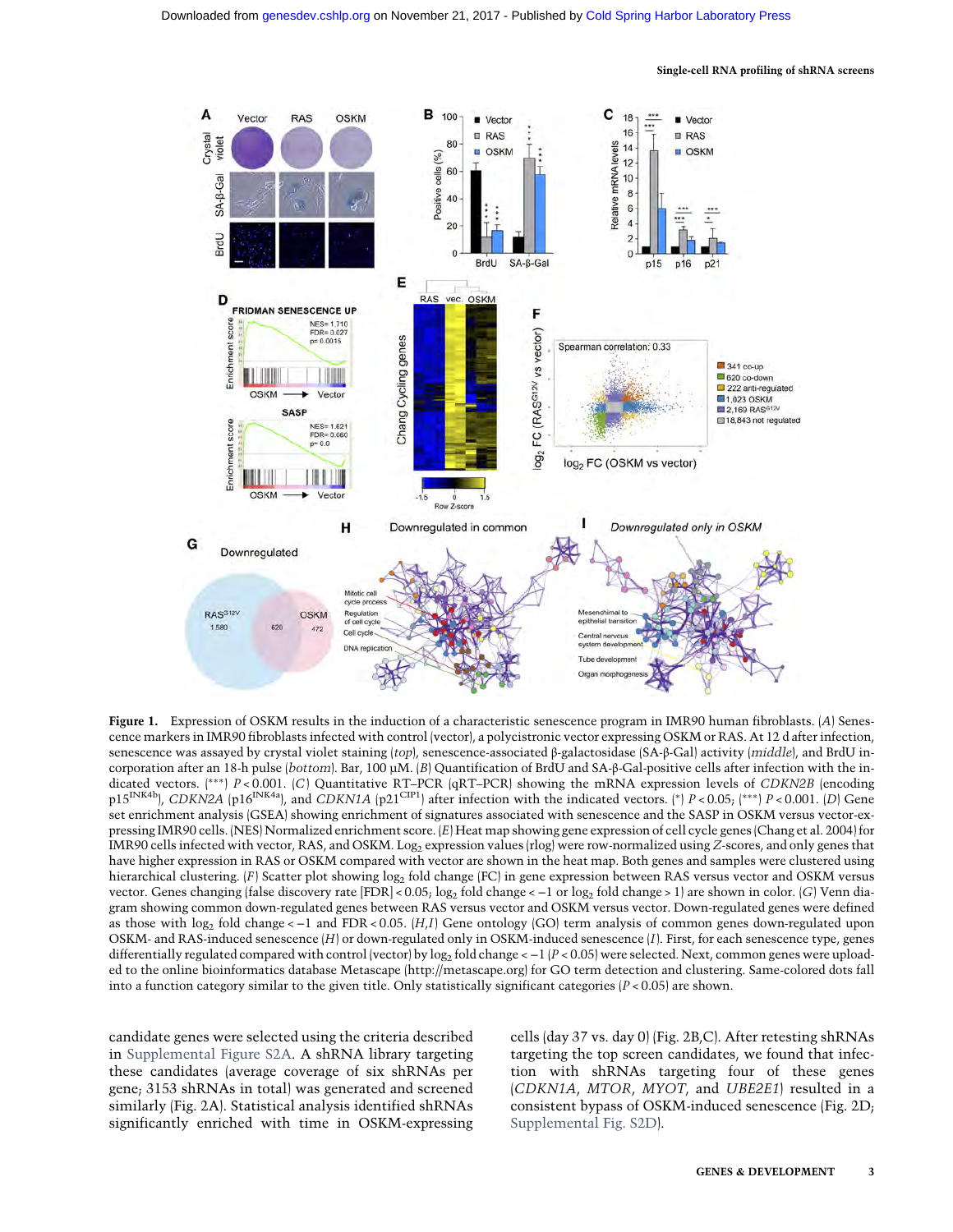

Figure 2. An shRNA screen identifies modulators of reprogramming-induced senescence. (A) Time line and strategy of a secondary shRNA enrichment screen. IMR90 fibroblasts were infected with an OSKM expression vector followed by a pooled shRNA library in duplicate. Samples for analysis of shRNA library representation were taken at regular intervals over a 37-d culture period. Two independent biological shRNA screens were performed. (B) Volcano plot depicting the changes in representation (log<sub>2</sub> fold change; X-axis) and significance (-log<sub>10</sub>-converted P-value; Y-axis) of each shRNA in the library at day 37 versus day 0. Total library (black; 3153 shRNAs), enriched shRNAs (gray; P < 0.05; FDR < 0.25; 229 shRNAs), and candidates with multiple shRNAs (blue; log<sub>2</sub> fold change > 1; 52 shRNAs) are shown. The top shRNAs targeting CDKN1A and MTOR are highlighted. EdgeR statistical analysis was used to combine and batchcorrect data from two independent biological screens. (C) Significantly enriched (log<sub>2</sub> fold change) shRNAs for CDKN1A, MTOR, MYOT, and UBE2E1. (D) Initial validation of candidates identified in the secondary screen. IMR90 fibroblasts were infected with control or OSKM expression vector and pooled pGIPZ shRNAs against the indicated candidates. Cell proliferation was assayed by crystal violet staining.  $(E)$ IMR90 fibroblasts were infected with OSKM followed by two different shRNAs against p21, MTOR, MYOT, and UBE2E1. At 12 d after infection, cells were seeded at low density. After 16 d, plates were stained with crystal violet. Images are from a representative experiment. (F) IMR90 fibroblasts were infected with empty vector (gray bars) or OSKM (black bars) followed by shp53 or two different shRNAs against p21, MTOR, MYOT, and UBE2E1 or control vector (V). At 12 d after infection, cells were seeded in 96-well plates and cultured for another 5 d. The percentage of BrdU-positive cells was determined by immunofluorescence after an 18-h pulse with BrdU. Error bars represent the SD of three independent experiments. (∗) P < 0.05; (∗∗) P < 0.01; (ns) not significant. (G) IMR90 fibroblasts were treated as described in F. At 12 d after infection, cells were seeded in 96-well plates. The next day, SA-β-Gal activity was determined by fluorescence staining. Representative images are shown for cells infected with the indicated vectors. Bar, 30 µm. (H) Quantification of SA-β-Gal-positive cells treated as described in G. (Gray bars) Cells infected with empty vector control (V); (black bars) cells infected with OSKM vector. Error bars represent the SD of at least three independent experiments. (\*)  $P < 0.05$ ; (\*\*)  $P < 0.01$ ; (\*\*\*)  $P < 0.001$ ; (ns) not significant.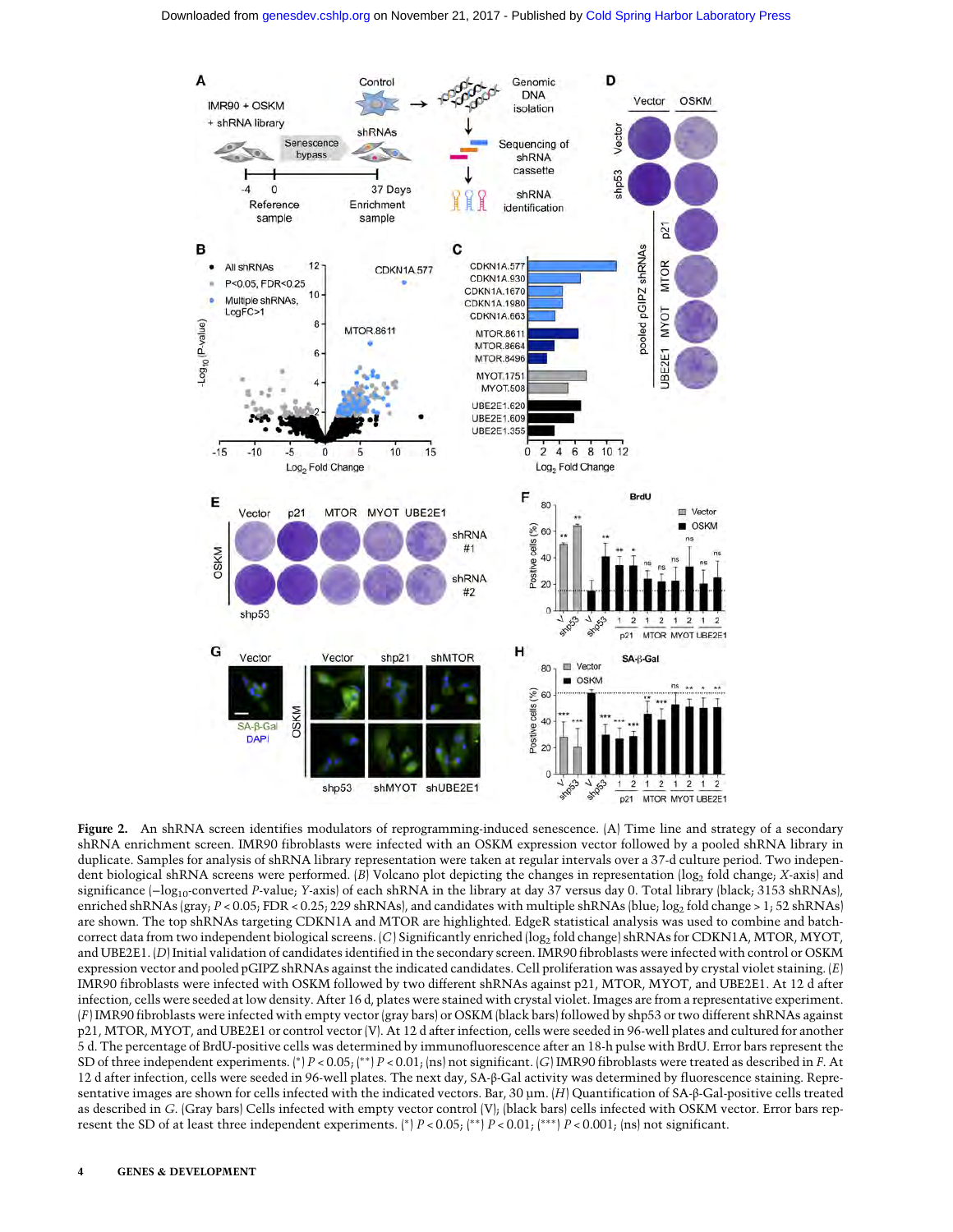To validate the screen results, IMR90 fibroblasts were infected with OSKM and two individual shRNAs targeting each candidate. We assessed the ability of the different shRNAs to knock down their targets [\(Supplemental Fig.](http://genesdev.cshlp.org/lookup/suppl/doi:10.1101/gad.297796.117/-/DC1) [S3A](http://genesdev.cshlp.org/lookup/suppl/doi:10.1101/gad.297796.117/-/DC1)–C). MYOT expression was below the detection limit, and its knockdown could not be confirmed despite independent shRNAs reproducing the bypass of senescence phenotype (data not shown). The ability of shRNAs targeting CDKN1A, MYOT, MTOR, and UBE2E1 to prevent OSKM-induced senescence was confirmed by increased proliferation (Fig. 2E), a higher percentage of cells incorporating BrdU (Fig. 2F; [Supplemental Fig. S3D\)](http://genesdev.cshlp.org/lookup/suppl/doi:10.1101/gad.297796.117/-/DC1), and a decrease in the percentage of senescence-associated βgalactosidase (SA-β-Gal)-positive cells when compared with IMR90 cells infected with OSKM and a control vector (Fig. 2G,H; [Supplemental Fig. S3E](http://genesdev.cshlp.org/lookup/suppl/doi:10.1101/gad.297796.117/-/DC1)). Since  $p21^{\text{CIP1}}$ has been implicated previously in controlling reprogramming-induced senescence (Banito et al. 2009), these results suggest that our screen successfully identified genes regulating senescence.

# scRNA-seq as an approach to facilitate the analysis of shRNA screens

An important bottleneck in genetic screens such as the one described in this study is the retesting, validation, and characterization of the identified candidates. The advent of scRNA-seq has made it possible to analyze gene expression at a cellular level rather than relying on average levels from cell populations (Tanay and Regev 2017). We hypothesized that by performing scRNA-seq in parallel with measuring shRNA enrichment in bulk populations, the characterization of our screen candidates could be accelerated.

To evaluate this approach, we first assessed the accuracy of detecting shRNAs in single cells (Fig. 3A). The shRNAs were embedded in miR-E, an improved miR-30-based backbone (Fellmann et al. 2013), which is expressed from a RNA polymerase II (Pol II)-dependent promoter (Dickins et al. 2005). While most shRNA transcripts use the polyadenylation (poly-A) signal in the 3′ long terminal repeat (LTR) of the virus, we noted the presence of two putative poly-A signals (ATTAAA) in the 3′ context of miR-E, raising the possibility that protocols relying on poly-A priming could detect those transcripts. To call the shRNAs, we used reads that mapped to the shRNA-specific sequence and overlapped with the miR-E backbone [\(Supplemental](http://genesdev.cshlp.org/lookup/suppl/doi:10.1101/gad.297796.117/-/DC1) [Fig. S4A](http://genesdev.cshlp.org/lookup/suppl/doi:10.1101/gad.297796.117/-/DC1)). The shRNA reads correlated with the total number of reads per cell ([Supplemental Fig. S4B\)](http://genesdev.cshlp.org/lookup/suppl/doi:10.1101/gad.297796.117/-/DC1) and were detected only in cells transduced with shRNAs (Fig. 3B). Most cells contained a single shRNA (116 out of 300 cells) (Fig. 3C), and most shRNAs were present in just one cell (310 out of 359 shRNAs) (Fig. 3D).

Next, we performed scRNA-seq of IMR90 cells infected with OSKM and specific shRNAs (as summarized in Fig. 3E). Cells were infected independently with different shRNAs targeting each screen candidate (three shRNAs targeting MTOR and CDKN1A and two targeting MYOT and UBE2E1, respectively). The scRNA-seq information allowed us to assign shRNAs to most of the cells (Fig.

3E), and transcriptome analysis confirmed the down-regulation of TP53, CDKN1A, MTOR, and UBE2E1 in cells infected with the corresponding shRNAs (Fig. 3F). Moreover, CDKN1A, a p53 target gene, was also down-regulated in OSKM–shp53 cells. We could not detect MYOT expression, as in our previous experiments.

Single-cell RNA profiling of shRNA screens

Finally, to understand whether the scRNA-seq data could identify expression differences associated with the knockdown of the different candidates, we performed unsupervised hierarchical clustering (Fig. 3G; [Supplemental](http://genesdev.cshlp.org/lookup/suppl/doi:10.1101/gad.297796.117/-/DC1) [Fig. S4C](http://genesdev.cshlp.org/lookup/suppl/doi:10.1101/gad.297796.117/-/DC1)). The cells segregated into five stable clusters, each enriched for cells infected with shRNAs targeting a different gene. We used t-distributed stochastic neighbor embedding (t-SNE) analysis to further characterize the different subclusters and observed that the biggest determinant was the difference between OSKM-induced senescent versus growing (vector) cells (Fig. 3H). Nonetheless, differences associated with the knockdown of the screen candidates were detected, as exemplified by the projection of selected marker genes identified by clustering [\(Supplemental Fig. S4D\)](http://genesdev.cshlp.org/lookup/suppl/doi:10.1101/gad.297796.117/-/DC1).

# Coupling scRNA-seq to the shRNA screen identifies profiles associated with MTOR knockdown

Taking advantage of the approach described above, we sorted 288 cells from the screen to carry out scRNA-seq. In parallel, we isolated genomic DNA for identification of shRNAs by NGS (Fig. 4A). At an arbitrary cutoff of >10 shRNA reads, we identified shRNAs in 211 out of 288 cells. Among those, we identified 122 out of 211 cells with shRNAs targeting MTOR and 12 out of 211 cells with shRNAs targeting CDKN1A, two of the screen hits (Fig. 4B). As expected, MTOR expression was significantly down-regulated in cells expressing the MTOR shRNA [\(Supplemental Fig. S5A\)](http://genesdev.cshlp.org/lookup/suppl/doi:10.1101/gad.297796.117/-/DC1). Next, we clustered the scRNAseq data derived from the screen (Fig. 4C). The transcriptomes stably segregated into four clusters that were comprised mainly of vector cells, OSKM cells, OSKM– shMTOR cells, and cells with shRNAs that were not identified as enriched in the screen (other shRNAs) (Fig. 4C; [Supplemental Fig. S5B\)](http://genesdev.cshlp.org/lookup/suppl/doi:10.1101/gad.297796.117/-/DC1). Using t-SNE, we visualized cell separation (Fig. 4D) and the expression of genes differentially expressed in distinct cell populations [\(Supplemental](http://genesdev.cshlp.org/lookup/suppl/doi:10.1101/gad.297796.117/-/DC1) [Fig. S5C](http://genesdev.cshlp.org/lookup/suppl/doi:10.1101/gad.297796.117/-/DC1)).

The scRNA-seq data helped us understand how mTOR regulates OSKM-induced senescence and place it in the context of reprogramming. Cells with reduced MTOR expression showed reduced levels of different CDKIs (such as CDKN2A, CDKN1A, and, most notably, CDKN2B) (Fig. 4E). In addition, cells bearing shRNAs targeting MTOR down-regulated multiple SASP components, including IL6, IL8, and INHBA (Fig. 4E; data not shown). Moreover, GSEA showed that signatures related to senescence, SASP, and TGF-β, among others, were significantly down-regulated in OSKM–shMTOR cells (Fig. 4F; [Supplemental Fig. S5D](http://genesdev.cshlp.org/lookup/suppl/doi:10.1101/gad.297796.117/-/DC1)). Therefore, scRNA-seq served to identify candidate genes and pathways that could explain how MTOR regulates OSKM-induced senescence.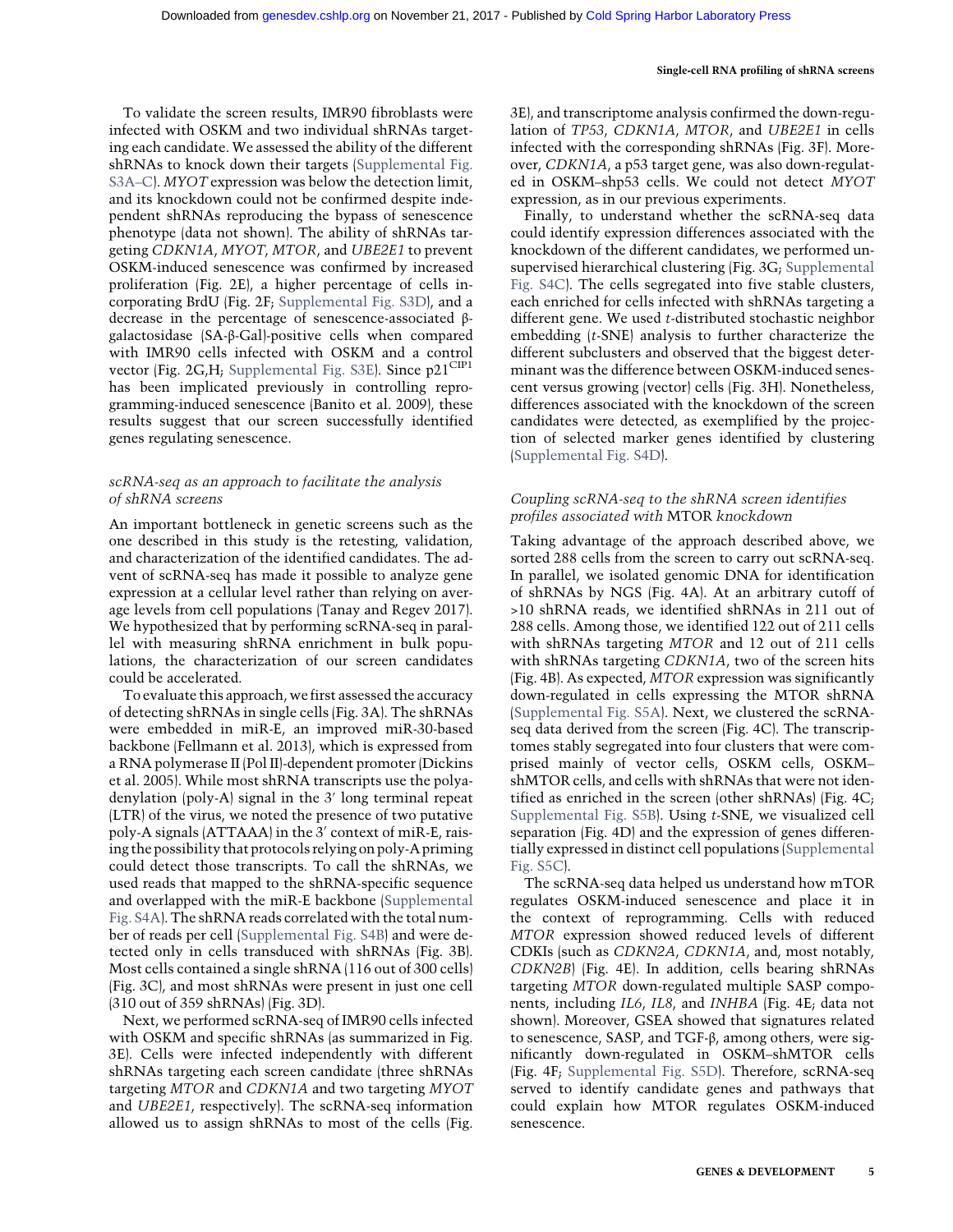

Figure 3. Coupling scRNA-seq with shRNA assignment identifies expression profiles associated with gene knockdown. (A) Strategy of scRNA-seq analysis of IMR90 cells infected with OSKM and an shRNA library. RNA-seq libraries were prepared using the ICELL8 singlecell system. (B) The number of shRNA-specific reads plotted for IMR90 cells infected with empty shRNA vector (no shRNA-specific insert;  $n = 50$ , OSKM and shRNA library cells (OSKM/Lib;  $n = 300$ ), and K562 control cells that were not exposed to shRNA vectors  $(n = 50)$ . (C) Pie chart showing the number of different shRNAs that could be detected per cell. One or more shRNAs could be detected in 82% of the single-cell libraries (246 out of 300), while 18% (54 out of 300) had no detectable shRNA reads. (D) Pie chart showing the occurrence of the 359 different shRNAs that were detected in 300 OSKM/Lib RNA-seq libraries. Overall, 86% (310 out of 359) of the shRNAs were found uniquely in one cell, while 14% (49 out of 359) of the hairpins were detected in two or more cells. (E) Experimental setup of the scRNA-seq experiment. Vector or OSKM-expressing IMR90 cells were infected with the indicated shRNAs. For each condition, 40 single cells were used for scRNA-seq analysis. RNA-seq libraries were prepared using the ICELL8 single-cell system (WaferGen Biosystems). (F) Violin plots of TP53, CDKN1A, MTOR, and UBE2E1 mRNA expression of single cells infected with the indicated constructs. (G) Heat map and clustering analysis of differentially expressed genes of OSKM-expressing cells infected with vector, shp21, shMTOR, shMYOT, and shUBE2E1 resulted in five clusters, each enriched for cells containing shRNAs targeting a different gene. (H) The t-distributed stochastic neighbor embedding (t-SNE) plot of the 280 single cells depicts the separation into shp53, shMTOR, shCDKN1A, shMYOT, and shUBE2E1 relative to vector and OSKM control cells.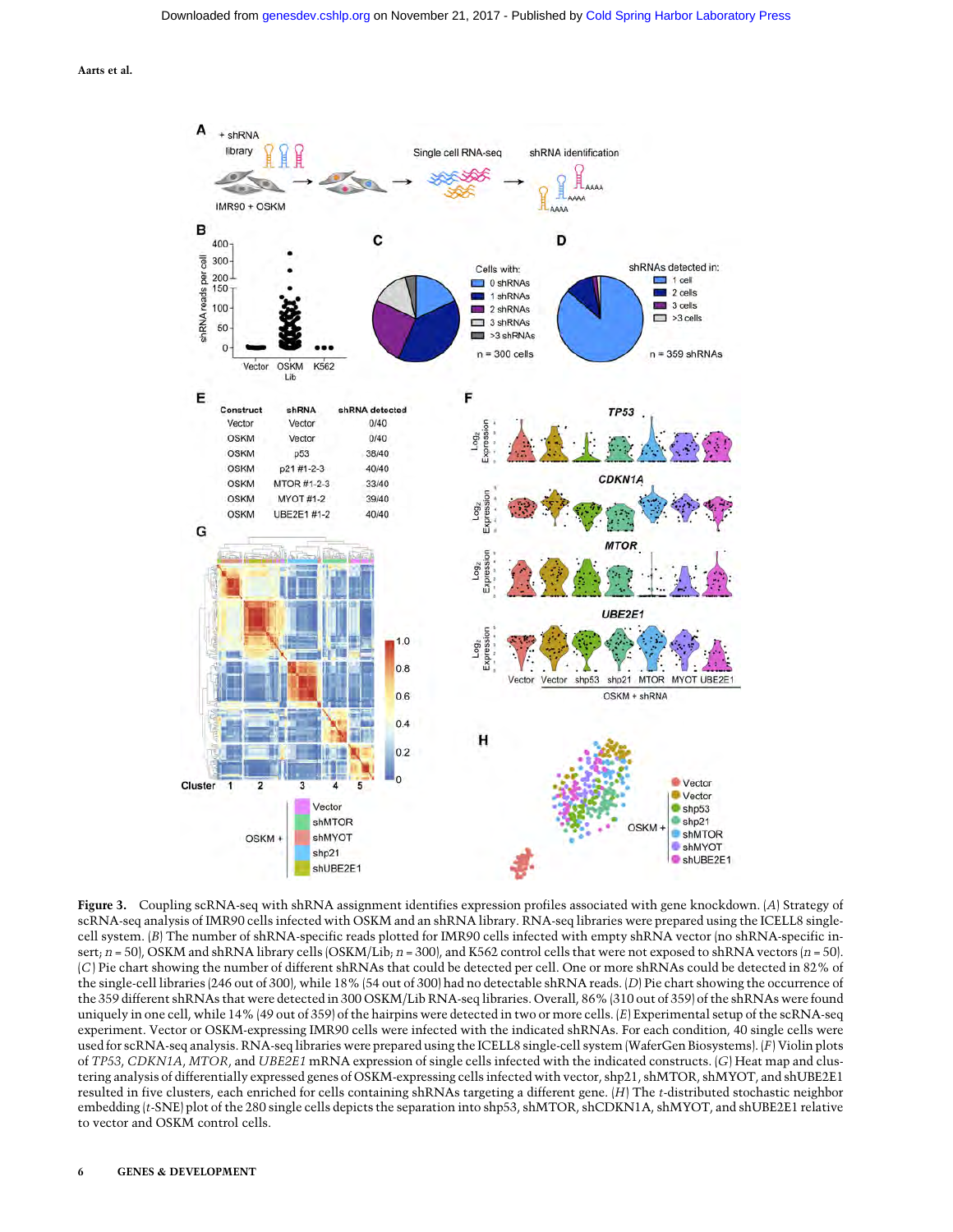#### Single-cell RNA profiling of shRNA screens



Figure 4. Integrating scRNA-seq analysis with an shRNA screen. (A) Time line and strategy of a secondary shRNA enrichment screen combined with scRNA-seq. IMR90 fibroblasts were infected as described in Figure 2A. From the second repeat screen, 288 single cells were sorted from one replicate at day 56 for transcriptome analysis by RNA-seq in parallel with genomic DNA isolation for shRNA enrichment analysis. scRNA-seq libraries were prepared using the Smart-seq2 protocol (Picelli et al. 2014). (B) Pie chart representing the shRNA occurrence among 288 single-cell libraries. The shRNA read count threshold was set at≥10 for identification of shRNAs. (C) Heat map and clustering analysis of differentially expressed genes of OSKM/Lib cells compared with vector and OSKM cells results in separation of OSKM-expressing cells containing an shRNA against MTOR versus other shRNAs. (D) The t-SNE plot of the 288 single OSKM/Lib cells depicts the separation into shMTOR, shCDKN1A, and other shRNAs relative to vector and OSKM control cells. (E) Projection of MTOR, IL6, IL8, CDKN1A, CDKN2A, and CDKN2B onto the t-SNE plot from D is shown. (F) GSEA showing loss of signatures associated with senescence, the SASP, and TGF-β in OSKM–shMTOR cells versus OSKM control cells. (NES) Normalized enrichment score.

# TGF-β-mediated p21<sup>CIP1</sup> induction contributes to OSKMinduced senescence

To investigate how MTOR regulates senescence, we compared the effect of knocking down MTOR in OSKM- or RAS-induced senescence. While MTOR depletion prevented OSKM-induced senescence, it did not affect the RAS-induced senescent arrest (Fig. 5A). This was consistent with our previous data (Herranz et al. 2015). Indeed, treatment with the mTOR inhibitor rapamycin prevented the arrest caused by OSKM but not that induced by RAS expression (Fig. 5B). Transcriptome analysis confirmed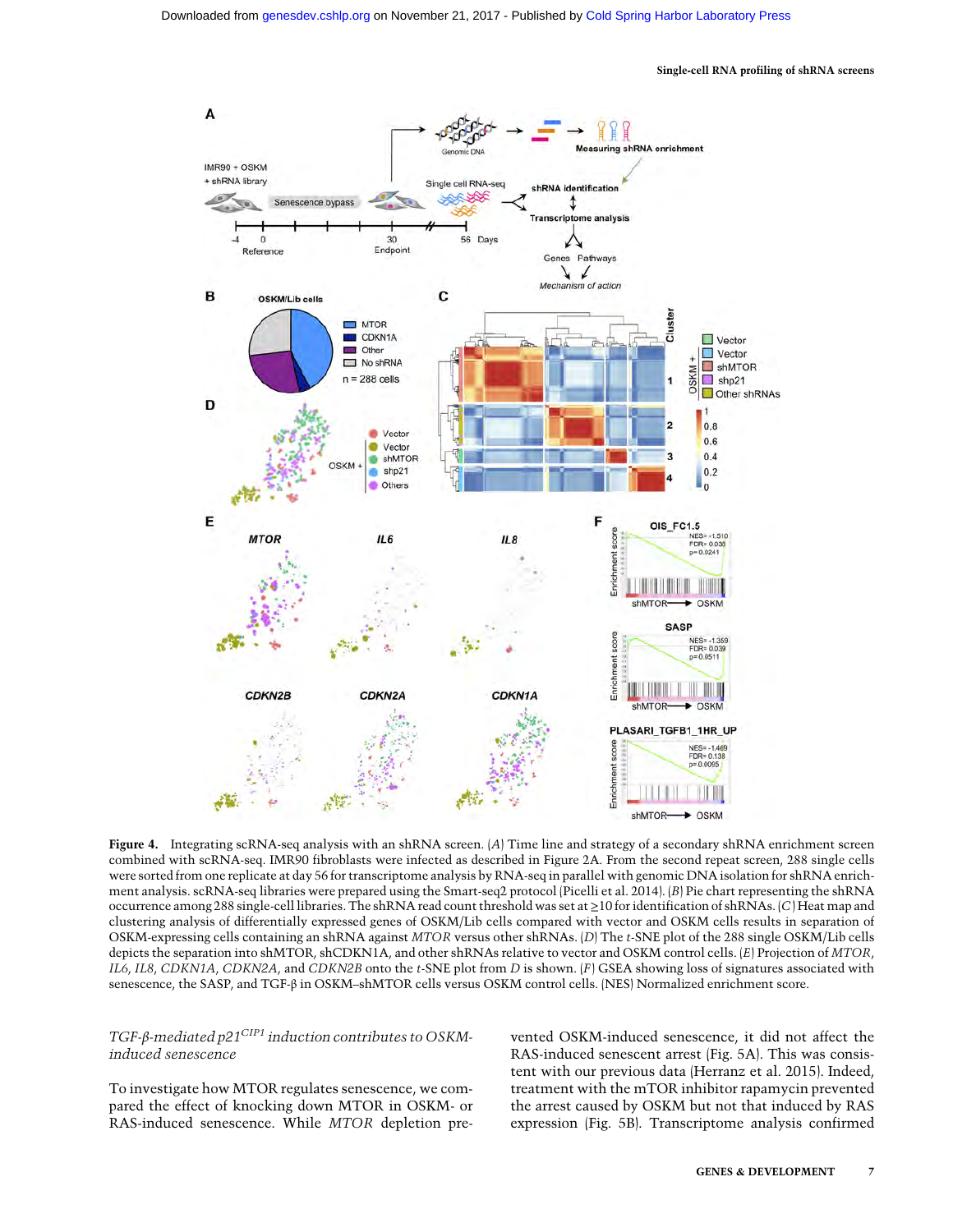

Figure 5. Investigating how mTOR inhibition affects OSKM-induced senescence. (A) Knockdown of MTOR by two different shRNAs prevented the growth arrest induced by OSKM (top row), but not by RAS (bottom row), as measured by crystal violet staining. (B) Inhibition of mTOR by rapamycin prevents the growth arrest induced by OSKM (top row) but not by RAS (bottom row). IMR90 fibroblasts were infected with OSKM or RAS and treated with 0.3 and 1.0 nM rapamycin (Rapa) the next day. At 12 d after infection, cells were seeded at low density and cultured for 16 more days in the absence of rapamycin before plates were stained with crystal violet.  $(C,D)$  Inhibition of mTOR by rapamycin blunts the induction of CDKIs, but the levels revert back to basal only in OSKM-induced senescence. IMR90 fibroblasts were infected with empty vector or OSKM- or RAS-expressing vectors and were treated the next day with DMSO (−) or increasing doses of rapamycin. At day 10 after infection, the cells were collected for qRT–PCR analysis of mRNA expression (C) or immunofluorescence (D) of the indicated CDKIs. Error bars represent the SD of three independent experiments. (\*)  $P < 0.05$ ; (\*\*)  $P < 0.01$ ; (\*\*\*)  $P < 0.001$ ; (ns) not significant. Bar, 100 μm. (E) CDKN2B, CDKN2A, and CDKN1A are up-regulated by OSKM expression, but only the latter two are necessary for OSKM-induced growth arrest. IMR90 fibroblasts were infected with empty vector or OSKM-expressing vector and, 2 d later, transfected with scramble siRNA (−), the indicated siRNAs, or combinations of siRNAs. BrdU quantification was performed at day 7 after infection. Error bars represent the SD of three independent experiments. (\*)  $P < 0.05$ ; (\*\*)  $P < 0.01$ ; (\*\*)  $P < 0.001$ ; (ns) not significant. (F) GSEA showing loss of a TGF-β signature in OSKM cells treated with 10 nM rapamycin versus OSKM cells. (NES) Normalized enrichment score. (G) Signaling via TGF-β RI kinase is necessary for the induction of the three CDKIs in OSKM-induced senescence but not RAS-induced senescence. IMR90 fibroblasts were infected with empty vector or OSKM- or RAS-expressing vectors and treated the next day with DMSO (−) or 23 nM TGF-β RI kinase inhibitor II (A; Calbiochem, 616452). At day 10 after infection, the cells were collected for qRT–PCR analysis of mRNA expression of the indicated CDKIs. Error bars represent the SD of three independent experiments. (\*)  $P < 0.05$ ; (ns) not significant. (H) Signaling via TGF-β RI kinase is necessary for OSKM-induced growth arrest but not RAS-induced growth arrest. IMR90 fibroblasts were infected with empty vector or OSKM- or RAS-expressing vectors and treated with DMSO (−) or 23 nM TGF-β RI kinase inhibitor II (A; Calbiochem, 616452). BrdU quantification was performed at day 9 after infection. Error bars represent the SD of three independent experiments (∗∗) P < 0.01; (ns) not significant.

that rapamycin restored expression of proliferation-associated genes in OSKM-expressing but not RAS-expressing cells ([Supplemental Fig. S6A\)](http://genesdev.cshlp.org/lookup/suppl/doi:10.1101/gad.297796.117/-/DC1). Based on the scRNA-seq data, we examined the expression of CDKN2A, CDKN2B, and CDKN1A to understand how mTOR inhibition prevents OSKM-induced (but not RAS-induced) senescence. Consistent with the scRNA-seq data, CDKN2B was highly induced by OSKM, and this induction was diminished upon mTOR inhibition (Fig. 5C). A similar pattern was observed for CDKN2A and CDKN1A, although the induction was more modest. RAS expression induced the expression of all three CDKIs more robustly. Although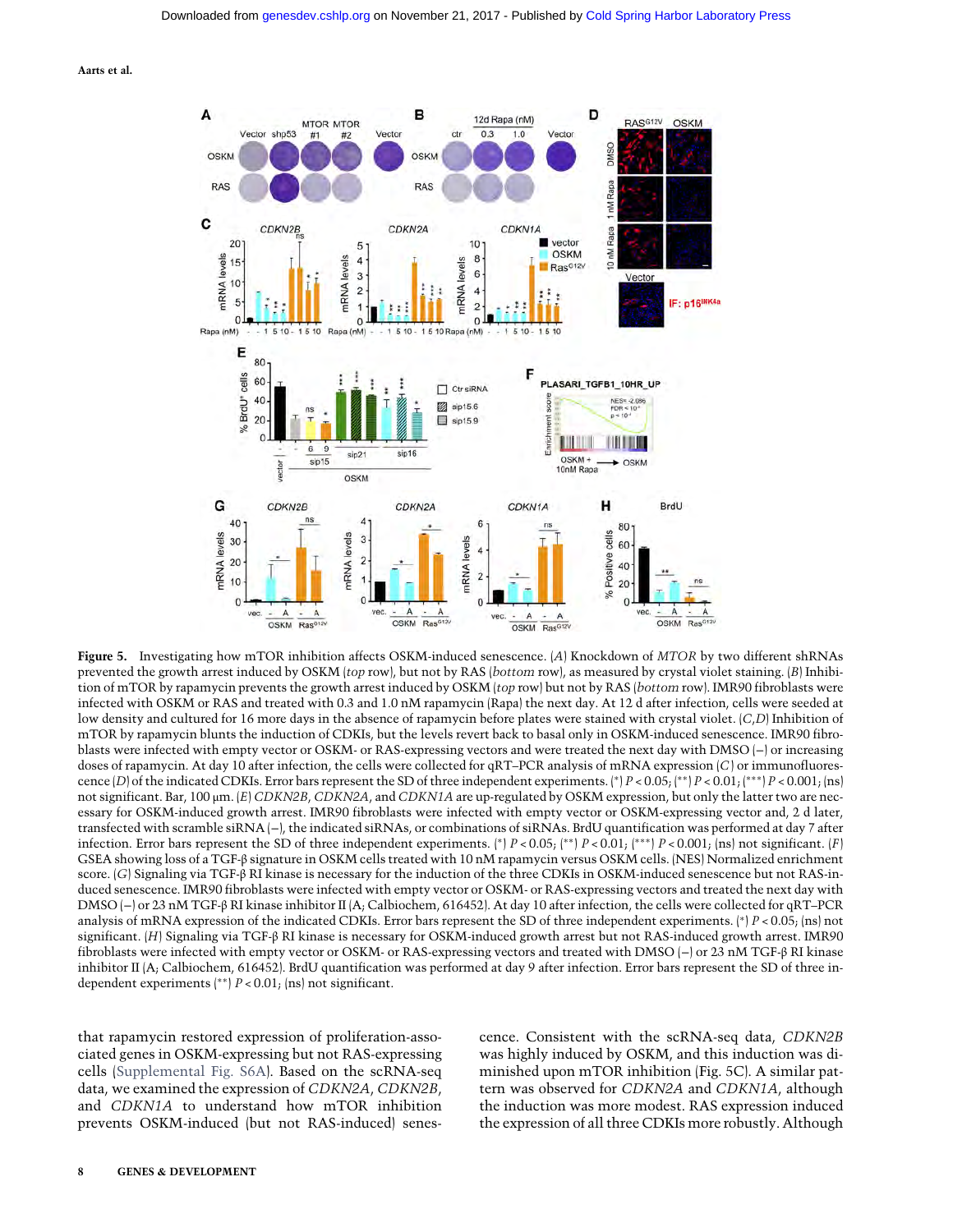#### Single-cell RNA profiling of shRNA screens

treatment with rapamycin blunted the up-regulation of all three CDKIs in response to either OSKM or RAS expression, their expression only came back to (or below) basal levels in OSKM-expressing cells treated with rapamycin (Fig. 5C). Analysis of  $p16^{INK4a}$  expression by Western blot or immunofluorescence analysis confirmed both a lower induction of  $p16^{INK4a}$  levels and a stronger decrease upon rapamycin treatment in OSKM-expressing cells than in RAS-expressing cells (Fig. 5D; [Supplemental Fig.](http://genesdev.cshlp.org/lookup/suppl/doi:10.1101/gad.297796.117/-/DC1) [S6B](http://genesdev.cshlp.org/lookup/suppl/doi:10.1101/gad.297796.117/-/DC1)).

We next examined the relative contribution of CDKN1A, CDKN2A, and CDKN2B to OSKM-induced senescence. Despite the extent of CDKN2B induction (Figs. 4E, 5C), CDKN2B knockdown with two independent siRNAs did not prevent the growth arrest caused by OSKM (Fig. 5E; [Supplemental Fig. S6C](http://genesdev.cshlp.org/lookup/suppl/doi:10.1101/gad.297796.117/-/DC1); data not shown). On the other hand, knocking down CDKN1A or CDKN2A blunted the OSKM-induced arrest, but again, no additional effect was observed upon CDKN2B knockdown (Fig. 5E; [Supplemental Fig. S6D,E](http://genesdev.cshlp.org/lookup/suppl/doi:10.1101/gad.297796.117/-/DC1)).

To further understand the mechanism behind the MTOR-dependent induction of senescence by OSKM, we searched for pathways that could explain the induction of CDKIs. In this regard, the scRNA-seq data and the follow-up analysis highlighted that TGF-β signaling was induced by OSKM ([Supplemental Fig. S1A\)](http://genesdev.cshlp.org/lookup/suppl/doi:10.1101/gad.297796.117/-/DC1) and affected by shMTOR (Fig. 4F) or rapamycin treatment (Fig. 5F). Both CDKN1A and CDKN2B are well-known effectors of the TGF-β pathway (Reynisdottir et al. 1995), and  $p16^{INK4a}$ can be induced by TGF-β during senescence (Vijayachandra et al. 2009). Interestingly, TGFBRI inhibition prevented the up-regulation of CDKN2B, CDKN1A, and CDKN2A by OSKM expression but had just minimal impact in response to RAS expression (Fig. 5G). Moreover, inhibition of TGFBRI signaling blunted the growth arrest triggered by OSKM (Fig. 5H). The above results suggest that increased TGF-β signaling is important to induce p21<sup>CIP1</sup> and other CDKIs in response to OSKM induction and that mTOR inhibition interferes with this pathway to prevent senescence.

# Regulation of senescence by mTOR has opposing cellintrinsic and cell-extrinsic effects on reprogramming

Senescence imposes a cell-intrinsic barrier to reprogramming (Banito et al. 2009). To investigate how the identified regulators of OSKM-induced senescence affect iPSC generation, we performed reprogramming of mouse embryonic fibroblasts (MEFs) with constitutive Cas9 expression and a Nanog-GFP reporter using a piggyBac transposon carrying doxycycline (dox)-inducible MKOSires-mOrange and a U6-driven guide RNA (gRNA) expression cassette. The effectiveness of the gRNA sequences was confirmed by infecting Cas9-expressing MEFs with lentiviral gRNA expression vectors ([Supplemental Fig.](http://genesdev.cshlp.org/lookup/suppl/doi:10.1101/gad.297796.117/-/DC1) [S7A;](http://genesdev.cshlp.org/lookup/suppl/doi:10.1101/gad.297796.117/-/DC1) Tzelepis et al. 2016). As controls, we used gRNAs targeting Pecam (not affecting reprogramming), Stat3 (negative effect), and Rb1 (positive effect). In line with previous evidence, knocking out  $p21^{\text{CIP1}}$  increased the numbers of both total and Nanog-positive colonies (Fig.

6A; [Supplemental Fig. S7B,C](http://genesdev.cshlp.org/lookup/suppl/doi:10.1101/gad.297796.117/-/DC1)). Unexpectedly knocking Myot or Ube2e1 out did not affect reprogramming ([Sup](http://genesdev.cshlp.org/lookup/suppl/doi:10.1101/gad.297796.117/-/DC1)[plemental Fig. S7B,C](http://genesdev.cshlp.org/lookup/suppl/doi:10.1101/gad.297796.117/-/DC1)). On the contrary, Mtor knockout had a negative impact on reprogramming (Fig. 6A; [Supple](http://genesdev.cshlp.org/lookup/suppl/doi:10.1101/gad.297796.117/-/DC1)[mental Fig. S7B,C\)](http://genesdev.cshlp.org/lookup/suppl/doi:10.1101/gad.297796.117/-/DC1). Although there may be many other possible explanations, these results suggest that preventing senescence per se does not necessarily result in an increase in reprogramming.

It had been shown previously that mTOR exerts a doseand time-dependent effect on reprogramming (Chen et al. 2011), which might explain the detrimental effect observed upon its knockout. To further dissect the role of Mtor in reprogramming and understand the contribution of senescence regulation, we took advantage of the mTOR inhibitor rapamycin. Short treatment with nanomolar doses of rapamycin enhanced reprogramming, while more sustained treatment decreased reprogramming (Fig. 6B,C).

Regulation of reprogramming by mTOR has been connected to its ability to control autophagy (Wang et al. 2013; Wu et al. 2015), but, so far, no link has been established with the ability of mTOR to regulate senescence. Since we showed that mTOR regulates senescence via TGF-β-dependent regulation of  $p21<sup>CIP1</sup>$  and other CDKIs, we examined how interfering with this pathway affected reprogramming. While a TGF-β inhibitor (Alk5i) or the described short-term rapamycin increased reprogramming efficiency, no further increase was observed by the combined treatment (Fig. 6D), which suggests an overlap in the action of both inhibitors. To more directly examine the relation between mTOR inhibition, senescence, and reprogramming, we knocked out  $p21^{\text{CIP1}}$ . As shown previously, p21<sup>CIP1</sup> knockout significantly increased reprogramming. Importantly, rapamycin treatment did not result in any additional increase, suggesting again that mTOR inhibition contributes to increase reprogramming efficiency by blunting senescence (Fig. 6D).

Together with previous findings, our results suggest a dual role for mTOR during reprogramming. While senescence is detrimental for reprogramming (Banito et al. 2009), the SASP favors reprogramming (Mosteiro et al. 2016), suggesting the coexistence of contrasting cell-intrinsic and cell-extrinsic effects. The scRNA-seq data showed that MTOR knockdown reduces SASP induction in response to OSKM expression (Fig. 4E,F). Previous work has shown that specific SASP components such as IL-6 can promote reprogramming (Mosteiro et al. 2016). The scRNA-seq showed that IL-6 was among several SASP components whose induction was reduced by mTOR inhibition (Fig. 4E), which we confirmed by quantitative RT–PCR (qRT–PCR) ([Supplemental Fig. S7D](http://genesdev.cshlp.org/lookup/suppl/doi:10.1101/gad.297796.117/-/DC1)). To understand whether mTOR inhibition could affect reprogramming by altering the SASP, we cultured TNG MKOS MEFs in the presence of different conditioned media (CMs). CM of senescent MEFs, but not that of MEFs in which Mtor expression was down-regulated, enhanced reprogramming efficiency (Fig. 6E; [Supplemental](http://genesdev.cshlp.org/lookup/suppl/doi:10.1101/gad.297796.117/-/DC1) [Fig. S7E\)](http://genesdev.cshlp.org/lookup/suppl/doi:10.1101/gad.297796.117/-/DC1). Moreover, coculture of TNG MKOS MEFs with either control or senescent MEFs (expressing RASG12V) or senescent MEFs infected with shMtor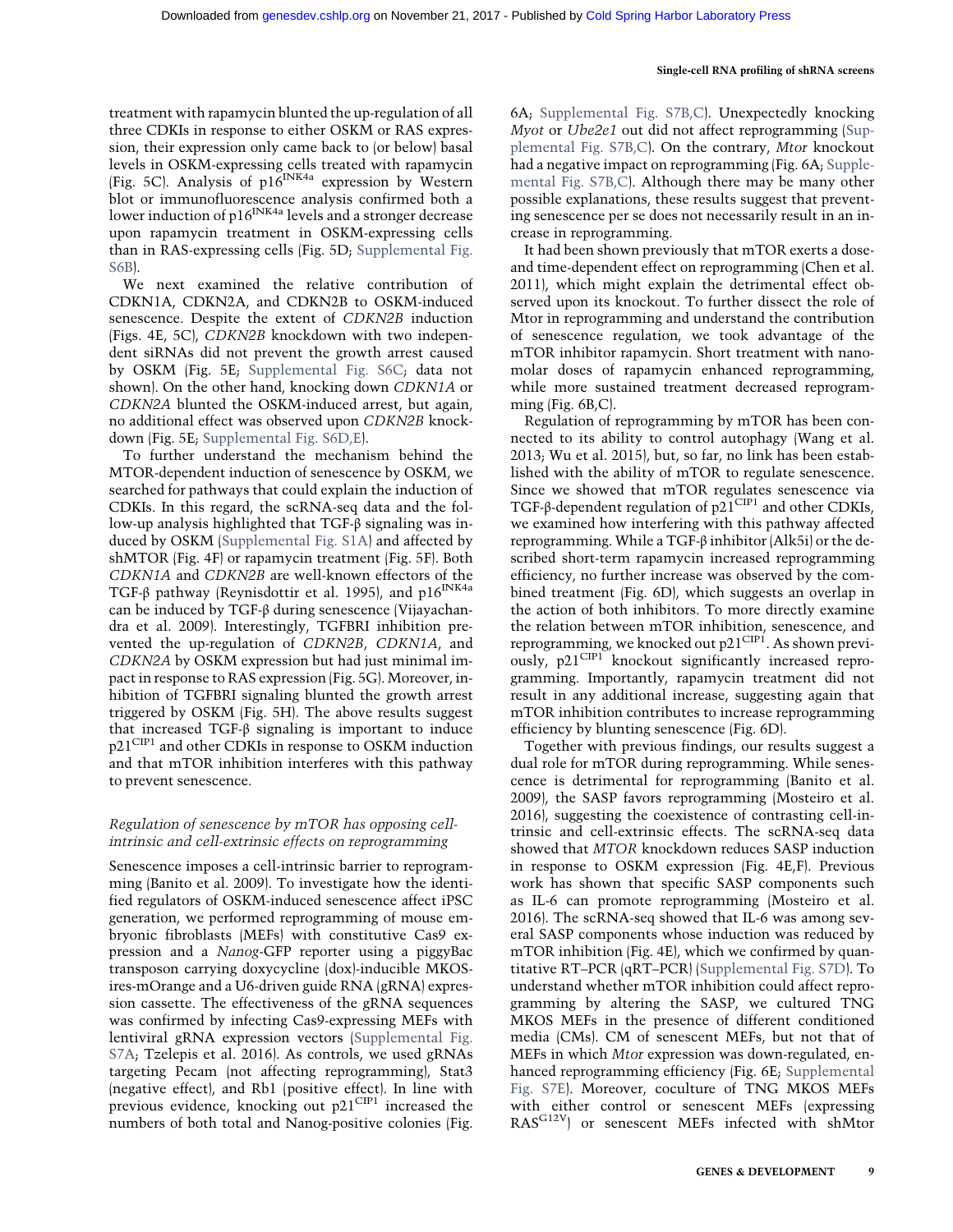![](_page_9_Figure_2.jpeg)

Figure 6. Dual effect of mTOR inhibition in iPSC reprogramming. (A) Reprogramming of Cas9-expressing TNG MKOS MEFs was initiated 1 d after transfection with a piggy-Bac transposon carrying an inducible MKOS cassette and the indicated gRNA expression gRNA expression cassette. Numbers of total and Nanog-GFP+ colonies were counted on day 14. See [Supplemental Figure S7,](http://genesdev.cshlp.org/lookup/suppl/doi:10.1101/gad.297796.117/-/DC1) B and C, for an expanded version of this figure. Error bars represent the SD of three independent experiments. (\*)  $P < 0.05$ ; (\*\*)  $P < 0.01$ ; ( ∗∗∗) P < 0.001; (ns) not significant. (B) Doseand time-dependent effect of rapamycin on reprogramming. Rapamycin (0.3 and 1.0 nM) was added for 3, 6, or 14 d after MKOS induction. Resulting iPSC colonies were stained for alkaline phosphatase (AP) after 14 d. Data were normalized to untreated cells. Error bars represent the SD of three independent experiments (days 0–3 and 0–6). Data from one experiment are shown for days 0–14. (\*)  $P < 0.05$ ; (\*\*)  $P < 0.01$ ; (\*\*\*)  $P <$ 0.001. (C) Dose-dependent effect of rapamycin on reprogramming. Rapamycin (0.3 and 1.0 nM) was added for 3 d after MKOS induction. Resulting iPSC colonies were stained for alkaline phosphatase after 14 d. (D) Reprogramming of Cas9-expressing Nanog-GFP MEFs was performed after transfection of a piggyBac transposon carrying inducible MKOS-ires-mOrange and U6-driven gRNA expression cassettes in the presence or absence of 500 nM TGF-β RI inhibitor (Alk5i; Tocris, A83-01) and 5 nM rapamycin (Rap). Numbers of total and Nanog-GFP<sup>+</sup> colonies were counted on day 14. Error bars represent the SD of three independent experiments. (∗)

P < 0.05; (<sup>\*\*</sup>) P < 0.01; (ns) not significant. (Green) Statistics for Nanog<sup>+</sup> colonies; (black) statistics for total number of colonies. (E) Reprogramming efficiency of transgenic MKOS MEFs treated with conditioned medium (CM) from MEFs infected with control vector, RAS, or RAS and shRNAs against Mtor. CM was collected after 3 d and reconstituted with 4× concentrated reprogramming medium before being added to the transgenic MEFs. Alkaline phosphatase-positive (AP+) colonies were counted, and data were normalized to cells treated with CM from RAS/ctr. Error bars represent the SD of four independent experiments. (\*\*)  $P < 0.01$ ; (\*\*\*)  $P < 0.001$ . Representative images are shown.  $(F)$  Scheme summarizing the dual action of MTOR on regulation of senescence and reprogramming of iPSCs. (Green arrows) induction; (red arrow) inhibition.

constructs rendered similar results [\(Supplemental Fig.](http://genesdev.cshlp.org/lookup/suppl/doi:10.1101/gad.297796.117/-/DC1) [S7F\)](http://genesdev.cshlp.org/lookup/suppl/doi:10.1101/gad.297796.117/-/DC1). Overall, the above experiments suggest that regulation of senescence by mTOR exerts opposing effects during cellular reprogramming (as summarized in Fig. 6F).

#### Discussion

A better understanding of the mechanisms regulating cellular reprogramming is needed to increase its efficiency. Multiple efforts have been made to identify the different barriers that inherently limit cellular reprogramming (Qin et al. 2014; Sakurai et al. 2014; Yang et al. 2014). Senescence is one of these cell-intrinsic barriers (Banito et al. 2009). Despite the pathophysiological relevance of senescence, not much is known about how senescence is regulated during reprogramming beyond the involvement of the key tumor suppressors p53, p16<sup>INK4a</sup>, and p21<sup>CIP1</sup> (Krizhanovsky and Lowe 2009; Banito and Gil 2010).

To gain further insight, we screened for shRNAs preventing OSKM-induced senescence. Our assay identified genes regulating OSKM-induced senescence without the confounding effects of reprogramming itself. We identified shRNAs targeting four genes: CDKN1A, MTOR, MYOT, and UBE2E1. While CDKN1A (which encodes for p21<sup>CIP1</sup>) and MTOR had been shown previously to regulate senescence or senescence-related phenotypes, this is the first evidence suggesting that MYOT and UBE2E1 regulate senescence. MYOT encodes for myotilin, whose main known function is to be part of the Z-disc of sarcomeres (Otey et al. 2005). Despite identifying multiple shRNAs targeting MYOT in the screen and confirming their effects with two independent shRNAs, expression of MYOT was hard to detect in IMR90 cells. UBE2E1 is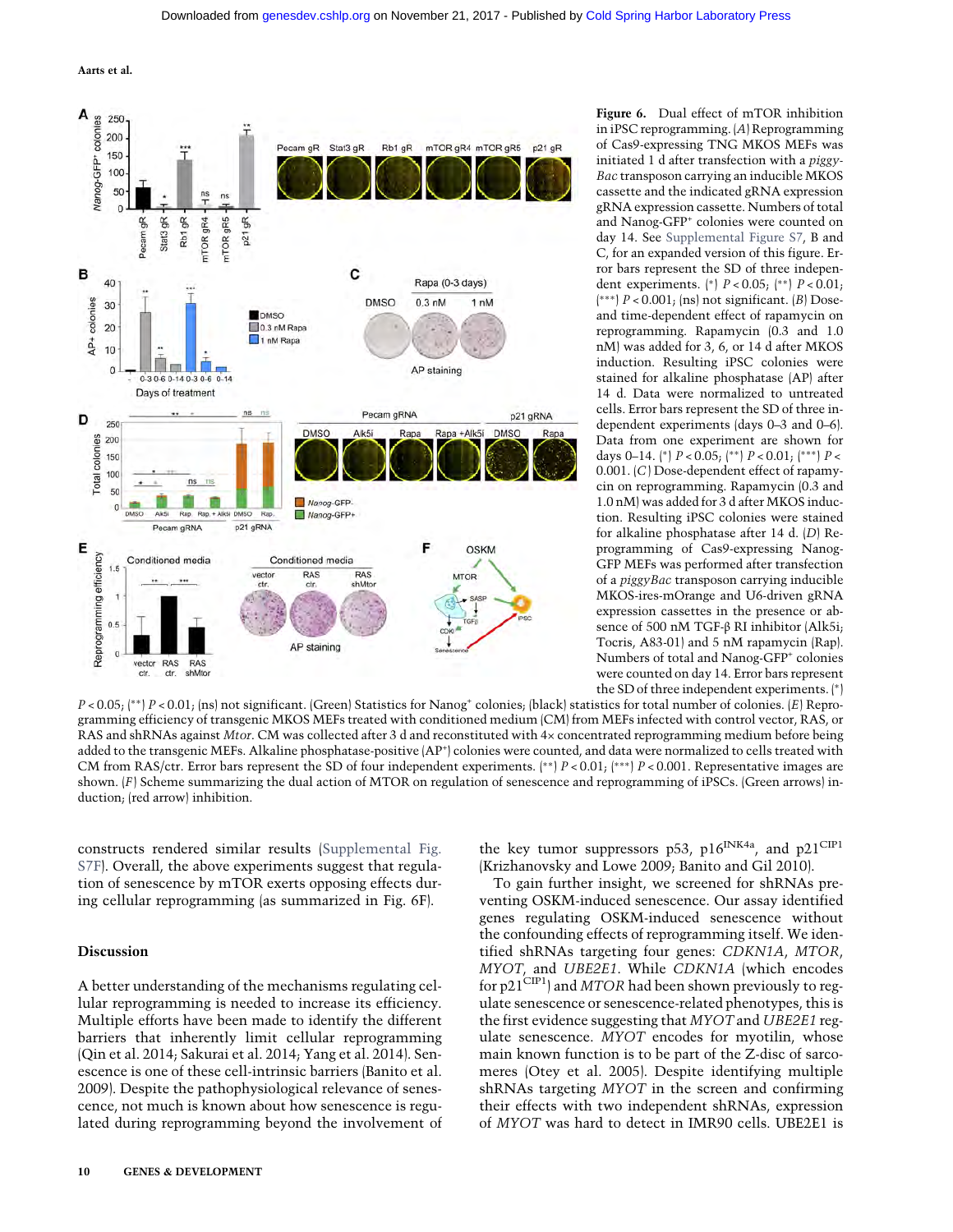an E2 ubiquitin-conjugating enzyme (Nuber et al. 1996). Proteasome-dependent protein degradation had been observed previously during senescence (Deschenes-Simard et al. 2013). Whether UBE2E1 plays a role in that process will need to be studied. Given that the role of  $p21^{\text{CIP1}}$  in reprogramming and reprogramming-induced senescence is well known (Banito et al. 2009; Hong et al. 2009; Kawamura et al. 2009; Marion et al. 2009; Utikal et al. 2009), we decided to investigate the connection between mTOR, regulation of senescence, and reprogramming.

In addition, this screen provided us with a platform to test a new strategy to speed up candidate characterization by carrying out scRNA-seq in parallel with shRNA enrichment (Fig. 4A). First, we assessed the feasibility of detecting and assigning shRNAs to single cells. As we used a miR-30-based shRNA library (Fellmann et al. 2013), we were able to detect shRNA-specific sequence reads that could be distinguished from the endogenous mRNA sequence by filtering for reads that contained the unique shRNA hairpin sequence and part of the surrounding miR-30-based scaffold. We also proved that the detected shRNAs could be matched with their corresponding transcriptomes. Applying this methodology to our screen, we detected cells carrying shRNAs against two of the screen candidates (MTOR and CDKN1A). Due to the size of the library screened and the number of cells analyzed, we obtained only enough cells to infer information on MTOR. This limitation could be overcome by increasing the number of cells analyzed and/or decreasing the size of the library used for the screen. Recently, Perturb-seq and CRISP-seq, approaches that link CRISPR-based functional screens with scRNA-seq analysis, have been described (Adamson et al. 2016; Dixit et al. 2016; Jaitin et al. 2016). Although conceptually similar, the CRISPR-based approaches require the generation of specific vectors, including tags to monitor the expression of the single-guide RNAs (sgRNAs). As the cost of single-cell sequencing decreases, the approach described here could easily be scaled up, increasing the relevance of the information obtained. Our approach complements CRISPR-based technologies. For example, the knockdown achieved by shRNAs mimics the partial inhibition caused by drugs better than a CRISPR-mediated knockout. In addition, our approach could be used to analyze screens of microRNA (miRNA) libraries. Since it is believed that miRNAs can target multiple molecules in the same biological pathway, carrying out GO analysis of scRNA-seq in miRNA screens could be informative.

Our scRNA-seq analysis served to gain insights into the regulation of OSKM-induced senescence by mTOR and its impact on reprogramming. From the scRNA-seq, we obtained information on both genes and pathways affected by mTOR that served to investigate its mechanism of action. Two of the problems inherent to scRNA-seq are transcript detection and dropout rates per cell, which make it difficult to obtain significant results for individual lowly abundant genes. By extending our analysis to gene signatures instead, we increased the sensitivity of cell annotation, as the stochastic dropout is unlikely to affect all genes within a pathway at the same time, as shown previously (Mackenzie et al. 2017). Using this pathway-centric approach, we identified signatures affected by shMTOR from scRNA-seq, which allowed us to describe a role for TGF-β in regulating the expression of  $p21^{\text{CIP1}}$  and other CDKIs during OSKM-induced senescence.

Several reports have suggested that mTOR inhibition can enhance reprogramming (Chen et al. 2011; Wang et al. 2013). The effect is complex; low doses of mTOR inhibitors or short treatments increase the efficiency of reprogramming more than higher dosages or longer treatments (Chen et al. 2011). Until now, the experimental evidence focused only on autophagy to explain how mTOR regulates pluripotency and reprogramming (Wang et al. 2013; Wu et al. 2015). Our screen adds control of senescence as an additional mechanism. During oncogene-induced senescence (OIS), mTOR inhibition blunts SASP induction without preventing the senescent growth arrest (Herranz et al. 2015). In contrast, inhibiting mTOR during OSKM-induced senescence prevents both SASP induction and the senescent growth arrest. Since inhibiting the SASP decreased reprogramming efficiency, our study suggests an explanation for the dual antagonistic effects exerted by mTOR during reprogramming. The SASP comprises many factors, and while some of those factors favor reprogramming (e.g., IL6 or BMP family members), others can hinder it (such as TGFβ family members). Further dissecting which SASP components play positive or negative roles in reprogramming would be worth investigating.

Here, we identified mTOR as an important regulator of senescence during reprogramming. The net effect is explained in part by the contrasting effects exerted by mTOR over the senescence growth arrest and SASP induction. Besides clarifying the mechanism by which mTOR controls reprogramming-induced senescence, our work showcases the advantages of integrating scRNA-seq to accelerate the identification and characterization of candidate genes in functional screens.

#### Materials and methods

#### Cell culture

IMR90 human fetal lung fibroblasts (American Type Culture Collection) were cultured in high-glucose Dulbecco's modified Eagle medium (DMEM) (Gibco, 41965) supplemented with 10% fetal bovine serum (FBS) (Sigma) and 1× antibiotic–anti-mycotic (Gibco, 15240) and grown at 37 $^{\circ}$ C and 5% CO<sub>2</sub>. TNG MKOS MEFs containing a dox-inducible MKOS-IRES-mOrange transgene and a Nanog-GFP reporter were isolated from embryonic day 12.5 (E12.5) chimeric embryos with a 129 genetic background as described before (O'Malley et al. 2013). Wild-type MEFs were prepared from 13.5-d-old embryos of CD-1 mice (Tordella et al. 2016). MEFs were maintained in MEF medium (Glasgow minimum essential medium [GMEM]; Sigma, G5154) supplemented with 10% EmbryoMax ES cell qualified FBS (Millipore, ES-009- B), 2 mM L-glutamine (Gibco, 25030), 1× MEM nonessential amino acids (NEAA) (Gibco, 11140), 1 mM sodium pyruvate (Gibco, 11360), 1× antibiotic–anti-mycotic (Gibco, 15240), 50 µM 2-mercaptoethanol (Gibco, 31350) supplemented with 1 ng/mL heparin (Sigma, H3149), and 5 ng/mL recombinant human FGF-basic (AA 1-155; Gibco, PHG0264).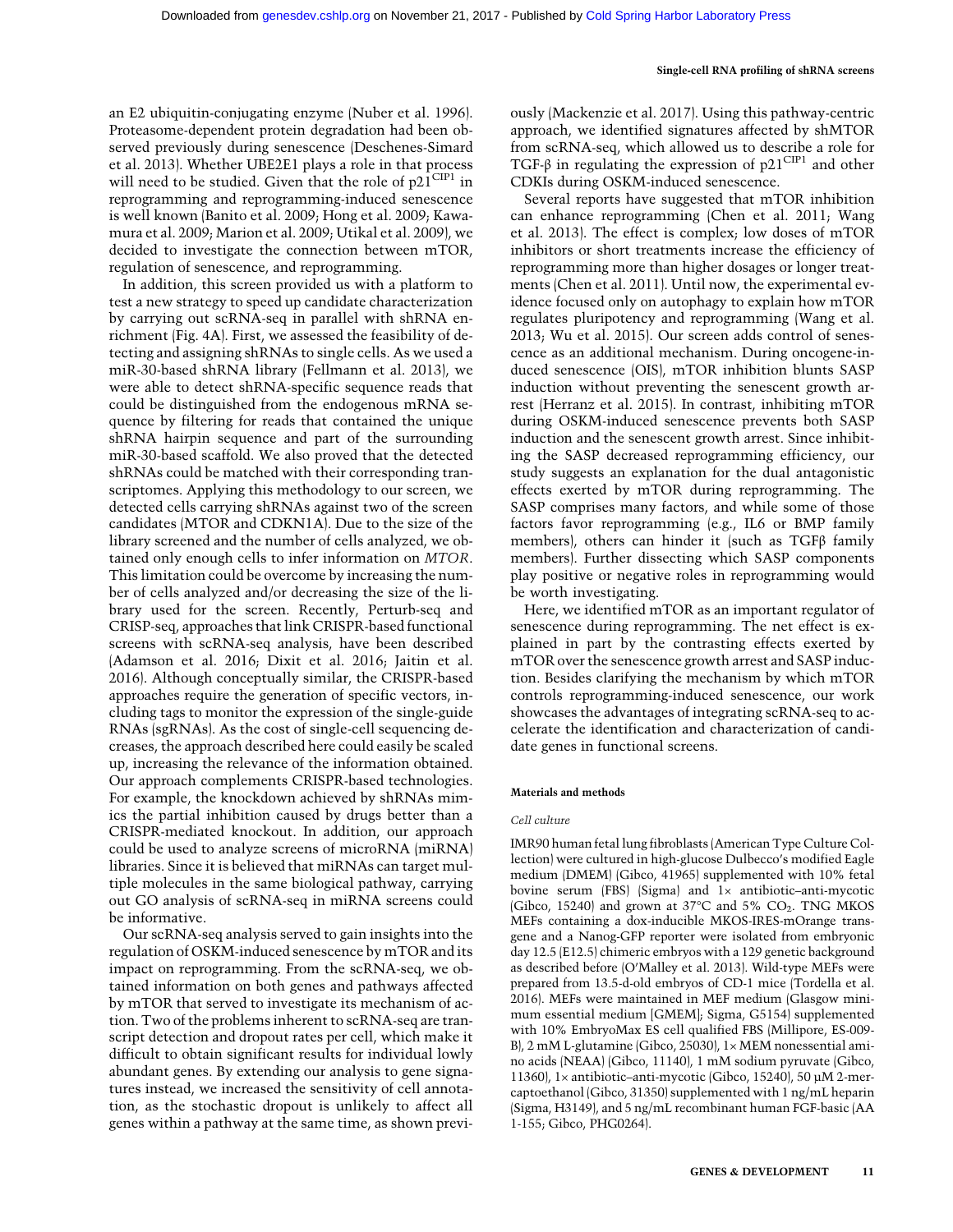#### Plasmids

For de novo generation of miRE-based shRNAs, 97-mer oligonucleotides containing the shRNA fragment were PCR-amplified using primers miRE-Xho-fw and miRE-EcoOligo-rev and cloned into the pRLL lentiviral backbone as before (Fellmann et al. 2013). shRNA sequences are listed in [Supplemental Table S1](http://genesdev.cshlp.org/lookup/suppl/doi:10.1101/gad.297796.117/-/DC1).

#### shRNA libraries and screening

Details of the shRNA libraries used and the screen protocol are in the [Supplemental Material](http://genesdev.cshlp.org/lookup/suppl/doi:10.1101/gad.297796.117/-/DC1).

#### Library preparation for determining shRNA enrichment

Genomic DNA was extracted from 10<sup>6</sup> cells collected at different time points during the screen using the Gentra Puregene cell kit (Qiagen) as described by the manufacturer. Solexa adapters and a sample-specific barcode (3 nucleotides [nt] for pGIPZ and 4 nt for pRLL), to allow for multiplexing, were ligated by PCR using 2 μg of extracted DNA as a template. Individual barcoded PCR products were purified using the QIAquick gel extraction kit (Qiagen), quantified using the Qubit 2.0 Fluorometer, and pooled by combining equal quantities (40 ng each). Prior to sequencing, the resulting Solexa library was quantified using qPCR and the Bioanalyzer Agilent high-sensitivity DNA kit (Agilent Technologies) to estimate the average size of the library. Of the library, 12 pM was applied to an Illumina flow cell for cluster generation and sequenced on an Illumina Genome Analyzer IIx system or HiSeq 2500 in rapid-run mode (50-base-pair single read), following the manufacturers' protocols.

#### Statistical analysis of the shRNA screens

FASTA files produced from the sequencing runs were processed, and sequences were demultiplexed with CASAVA version 1.8. The reverse complement of each read was aligned to the custom shRNA libraries using Bowtie (version 0.12.8). Candidates were ranked using Fisher's combined P-value and edgeR. The Fisher's combined test allowed P-values across independent data sets to be combined, bearing on the same overall hypothesis (Fisher 1925).

#### Immunofluorescence and high-content analysis

Cells were fixed in 4% formaldehyde for at least 30 min, washed with PBS, and permeabilized with 0.2% Triton X-100 for 5 min. After 30 min in blocking solution (BS; 0.5% BSA, 0.2% fish skin gelatin in PBS), cells were incubated with the primary antibody diluted in BS for 1 h at room temperature. Cells were washed three times with PBS and incubated with Alexa fluor-labeled secondary antibodies for 30 min at room temperature. After three washes with PBS, nuclei were stained with 1 µg/mL DAPI for 10 min. The antibodies used are described in [Supplemental Table](http://genesdev.cshlp.org/lookup/suppl/doi:10.1101/gad.297796.117/-/DC1) [S2.](http://genesdev.cshlp.org/lookup/suppl/doi:10.1101/gad.297796.117/-/DC1) The high-content analysis is described in detail in the [Supple](http://genesdev.cshlp.org/lookup/suppl/doi:10.1101/gad.297796.117/-/DC1)[mental Material](http://genesdev.cshlp.org/lookup/suppl/doi:10.1101/gad.297796.117/-/DC1).

#### BrdU incorporation, SA-β-Gal, and crystal violet staining

BrdU incorporation, SA-β-Gal, and crystal violet staining assays are described in the [Supplemental Material](http://genesdev.cshlp.org/lookup/suppl/doi:10.1101/gad.297796.117/-/DC1).

#### mRNA expression analysis

Total RNA was extracted using Trizol reagent (Invitrogen) per the manufacturer's instructions. cDNA was generated using random hexamers and SuperScript II reverse transcriptase (Invitrogen). Quantitative real-time PCR was performed using SYBR Green PCR master mix (Applied Biosystems) in a CFX96 real-time PCR detection system (Bio-Rad). Primers are listed in [Supplemental Table S3.](http://genesdev.cshlp.org/lookup/suppl/doi:10.1101/gad.297796.117/-/DC1) GAPDH expression was used for normalization.

#### Preparation of libraries for scRNA-seq and scRNA-seq data analysis

Detailed protocols describing the preparation of Smart-Seq2 and ICELL8 single-cell libraries as well as scRNA-seq data analysis are in the [Supplemental Material.](http://genesdev.cshlp.org/lookup/suppl/doi:10.1101/gad.297796.117/-/DC1)

#### Reprogramming experiments with TNG MKOS MEFs

TNG MKOS MEFs were obtained via morula aggregation as described previously (Chantzoura et al. 2015). A detailed description of the reprogramming protocol is in the [Supplemental](http://genesdev.cshlp.org/lookup/suppl/doi:10.1101/gad.297796.117/-/DC1) [Material](http://genesdev.cshlp.org/lookup/suppl/doi:10.1101/gad.297796.117/-/DC1).

#### $CM$

To produce CM, MEFs were infected with RAS and pooled shRNAs against Mtor or control vectors and cultured in selection medium for 11 d, after which the medium was changed to MEF medium with 0.5% FBS for conditioning. CM was collected and filtered (0.22 µm) after 3 d in two consecutive rounds. CM aliquots were stored at −20°C. For the reprogramming assays, CM was mixed with 4× concentrated reprogramming medium in a proportion of 3 to 1.

#### Coculture experiments

Approximately  $2 \times 10^5$  MEFs infected with RAS-expressing or vector control retroviruses were seeded per gelatinized six-well plate. The next day,  $2 \times 10^3$  TNG MKOS MEFs were seeded on top.

#### Statistical analysis

Statistical analysis of data was conducted using Graphpad Prism 7 software. Unpaired Student's t-test was used to calculate Pvalues.

#### Accession numbers

RNA-seq data sets have been deposited at the Gene Expression Omnibus (accession no. GSE95021).

#### Acknowledgments

We thank Karthikeyan Swaminathan (WaferGen Biosystems) for help with data processing, Tristan Rodriguez (Imperial College) for comments, and the London Institute of Medical Sciences Genomics Service for the sequencing. N.M. was supported by a Medical Research Council (MRC) Centennary Award. D.K. was supported by a Biotechnology and Biological Sciences Research Council East of Scotland BioScience Doctoral Training Partnership. Research in J.G.'s laboratory was funded by a MRC-British Heart Foundation Cardiovascular Stem Cell Research Strategic Development Grant (G0901467) and core support from the MRC (MC\_U120085810). K.K. is a MRC senior nonclinical fellow.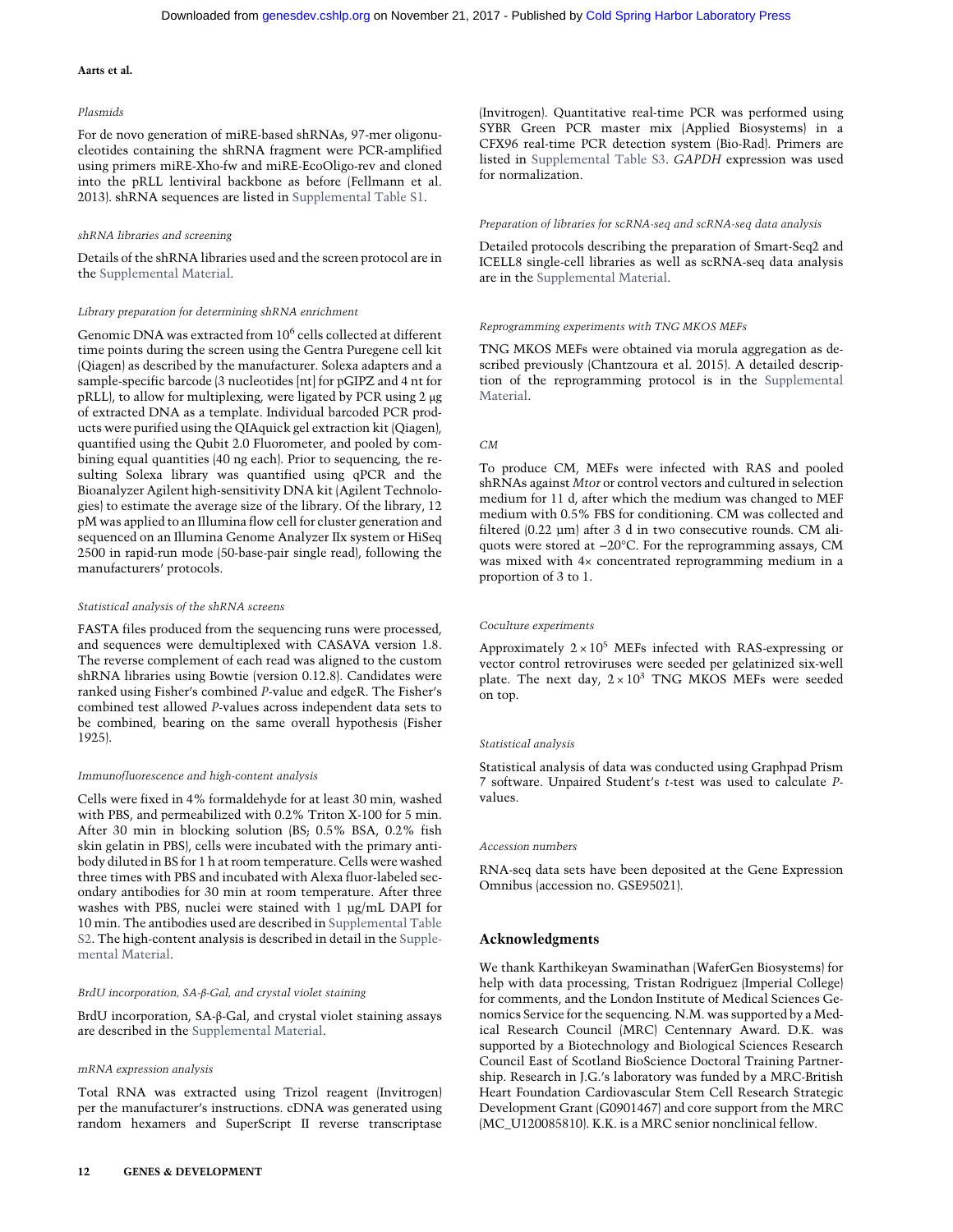## Single-cell RNA profiling of shRNA screens

# References

- Acosta JC, O'Loghlen A, Banito A, Guijarro MV, Augert A, Raguz S, Fumagalli M, Da Costa M, Brown C, Popov N, et al. 2008. Chemokine signaling via the CXCR2 receptor reinforces senescence. Cell 133: 1006–1018.
- Adamson B, Norman TM, Jost M, Cho MY, Nunez JK, Chen Y, Villalta JE, Gilbert LA, Horlbeck MA, Hein MY, et al. 2016. A multiplexed single-cell CRISPR screening platform enables systematic dissection of the unfolded protein response. Cell 167: 1867–1882 e1821.
- Baker DJ, Childs BG, Durik M, Wijers ME, Sieben CJ, Zhong J, Saltness RA, Jeganathan KB, Verzosa GC, Pezeshki A, et al. 2016. Naturally occurring p16(Ink4a)-positive cells shorten healthy lifespan. Nature 530: 184–189.
- Banito A, Gil J. 2010. Induced pluripotent stem cells and senescence: learning the biology to improve the technology. EMBO Rep 11: 353–359.
- Banito A, Rashid ST, Acosta JC, Li S, Pereira CF, Geti I, Pinho S, Silva JC, Azuara V, Walsh M, et al. 2009. Senescence impairs successful reprogramming to pluripotent stem cells. Genes Dev 23: 2134–2139.
- Brady JJ, Li M, Suthram S, Jiang H, Wong WH, Blau HM. 2013. Early role for IL-6 signalling during generation of induced pluripotent stem cells revealed by heterokaryon RNA-seq. Nat Cell Biol 15: 1244–1252.
- Chang HY, Sneddon JB, Alizadeh AA, Sood R, West RB, Montgomery K, Chi JT, van de Rijn M, Botstein D, Brown PO. 2004. Gene expression signature of fibroblast serum response predicts human cancer progression: similarities between tumors and wounds. PLoS Biol 2: E7.
- Chantzoura E, Skylaki S, Menendez S, Kim SI, Johnsson A, Linnarsson S, Woltjen K, Chambers I, Kaji K. 2015. Reprogramming roadblocks are system dependent. Stem Cell Reports 5: 350–364.
- Cheloufi S, Elling U, Hopfgartner B, Jung YL, Murn J, Ninova M, Hubmann M, Badeaux AI, Euong Ang C, Tenen D, et al. 2015. The histone chaperone CAF-1 safeguards somatic cell identity. Nature 528: 218–224.
- Chen T, Shen L, Yu J, Wan H, Guo A, Chen J, Long Y, Zhao J, Pei G. 2011. Rapamycin and other longevity-promoting compounds enhance the generation of mouse induced pluripotent stem cells. Aging Cell 10: 908-911.
- Collado M, Serrano M. 2010. Senescence in tumours: evidence from mice and humans. Nat Rev Cancer 10: 51–57.
- Coppe JP, Desprez PY, Krtolica A, Campisi J. 2010. The senescence-associated secretory phenotype: the dark side of tumor suppression. Annu Rev Pathol 5: 99-118.
- Deschenes-Simard X, Gaumont-Leclerc MF, Bourdeau V, Lessard F, Moiseeva O, Forest V, Igelmann S, Mallette FA, Saba-El-Leil MK, Meloche S, et al. 2013. Tumor suppressor activity of the ERK/MAPK pathway by promoting selective protein degradation. Genes Dev 27: 900–915.
- Dickins RA, Hemann MT, Zilfou JT, Simpson DR, Ibarra I, Hannon GJ, Lowe SW. 2005. Probing tumor phenotypes using stable and regulated synthetic microRNA precursors. Nat Genet 37: 1289–1295.
- Dixit A, Parnas O, Li B, Chen J, Fulco CP, Jerby-Arnon L, Marjanovic ND, Dionne D, Burks T, Raychowdhury R, et al. 2016. Perturb-seq: dissecting molecular circuits with scalable single-cell RNA profiling of pooled genetic screens. Cell 167: 1853–1866.e17.
- Fellmann C, Hoffmann T, Sridhar V, Hopfgartner B, Muhar M, Roth M, Lai DY, Barbosa IA, Kwon JS, Guan Y, et al. 2013.

An optimized microRNA backbone for effective single-copy RNAi. Cell Rep 5: 1704–1713.

- Fisher RA. 1925. The resemblance between twins, a statistical examination of Lauterbach's measurements. Genetics 10: 569–579.
- Gurdon JB. 1962. Adult frogs derived from the nuclei of single somatic cells. Dev Biol 4: 256–273.
- Herranz N, Gallage S, Mellone M, Wuestefeld T, Klotz S, Hanley CJ, Raguz S, Acosta JC, Innes AJ, Banito A, et al. 2015. mTOR regulates MAPKAPK2 translation to control the senescenceassociated secretory phenotype. Nat Cell Biol 17: 1205–1217.
- Hong H, Takahashi K, Ichisaka T, Aoi T, Kanagawa O, Nakagawa M, Okita K, Yamanaka S. 2009. Suppression of induced pluripotent stem cell generation by the p53–p21 pathway. Nature 460: 1132–1135.
- Jacobs JJ, Keblusek P, Robanus-Maandag E, Kristel P, Lingbeek M, Nederlof PM, van Welsem T, van de Vijver MJ, Koh EY, Daley GQ, et al. 2000. Senescence bypass screen identifies TBX2, which represses Cdkn2a (p19(ARF)) and is amplified in a subset of human breast cancers. Nat Genet 26: 291–299.
- Jaitin DA, Weiner A, Yofe I, Lara-Astiaso D, Keren-Shaul H, David E, Salame TM, Tanay A, van Oudenaarden A, Amit I. 2016. Dissecting immune circuits by linking CRISPR-pooled screens with single-cell RNA-seq. Cell 167: 1883–1896.e15.
- Kawamura T, Suzuki J, Wang YV, Menendez S, Morera LB, Raya A, Wahl GM, Belmonte JC. 2009. Linking the p53 tumour suppressor pathway to somatic cell reprogramming. Nature 460: 1140–1144.
- Krizhanovsky V, Lowe SW. 2009. Stem cells: the promises and perils of p53. Nature 460: 1085–1086.
- Krizhanovsky V, Yon M, Dickins RA, Hearn S, Simon J, Miething C, Yee H, Zender L, Lowe SW. 2008. Senescence of activated stellate cells limits liver fibrosis. Cell 134: 657–667.
- Kuilman T, Michaloglou C, Mooi WJ, Peeper DS. 2010. The essence of senescence. Genes Dev 24: 2463-2479.
- Li H, Collado M, Villasante A, Strati K, Ortega S, Canamero M, Blasco MA, Serrano M. 2009. The Ink4/Arf locus is a barrier for iPS cell reprogramming. Nature 460: 1136–1139.
- Mackenzie KJ, Carroll P, Martin CA, Murina O, Fluteau A, Simpson DJ, Olova N, Sutcliffe H, Rainger JK, Leitch A, et al. 2017. cGAS surveillance of micronuclei links genome instability to innate immunity. Nature 548: 461–465.
- Marion RM, Strati K, Li H, Murga M, Blanco R, Ortega S, Fernandez-Capetillo O, Serrano M, Blasco MA. 2009. A p53-mediated DNA damage response limits reprogramming to ensure iPS cell genomic integrity. Nature 460: 1149–1153.
- Mosteiro L, Pantoja C, Alcazar N, Marion RM, Chondronasiou D, Rovira M, Fernandez-Marcos PJ, Munoz-Martin M, Blanco-Aparicio C, Pastor J, et al. 2016. Tissue damage and senescence provide critical signals for cellular reprogramming in vivo. Science 354: aaf4445.
- Munoz-Espin D, Serrano M. 2014. Cellular senescence: from physiology to pathology. Nat Rev Mol Cell Biol 15: 482–496.
- Nuber U, Schwarz S, Kaiser P, Schneider R, Scheffner M. 1996. Cloning of human ubiquitin-conjugating enzymes UbcH6 and UbcH7 (E2-F1) and characterization of their interaction with E6-AP and RSP5. J Biol Chem 271: 2795–2800.
- O'Malley J, Skylaki S, Iwabuchi KA, Chantzoura E, Ruetz T, Johnsson A, Tomlinson SR, Linnarsson S, Kaji K. 2013. High-resolution analysis with novel cell-surface markers identifies routes to iPS cells. Nature 499: 88–91.
- Otey CA, Rachlin A, Moza M, Arneman D, Carpen O. 2005. The palladin/myotilin/myopalladin family of actin-associated scaffolds. Int Rev Cytol 246: 31–58.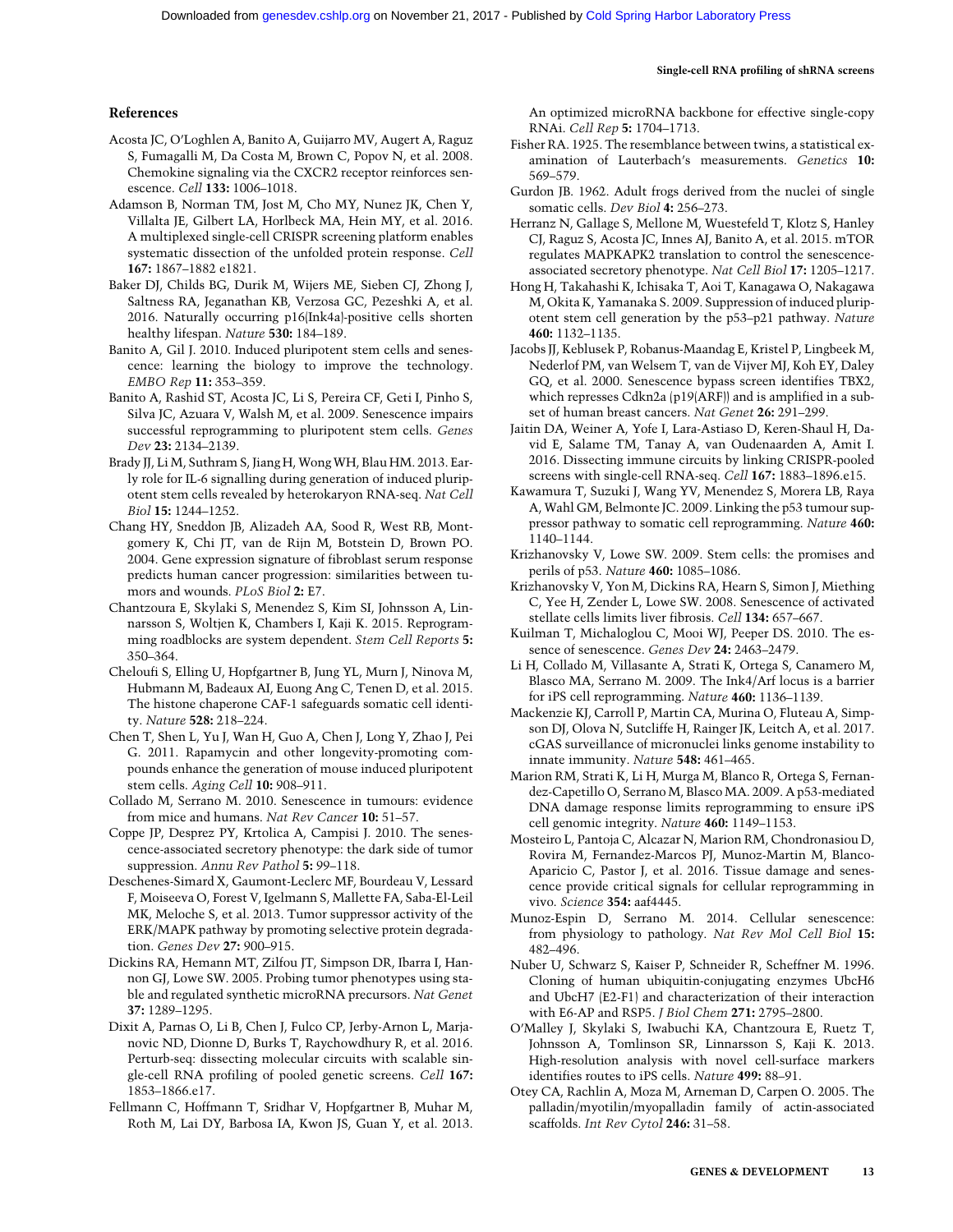- Picelli S, Faridani OR, Bjorklund AK, Winberg G, Sagasser S, Sandberg R. 2014. Full-length RNA-seq from single cells using Smart-seq2. Nat Protoc 9: 171–181.
- Qin H, Diaz A, Blouin L, Lebbink RJ, Patena W, Tanbun P, LeProust EM, McManus MT, Song JS, Ramalho-Santos M. 2014. Systematic identification of barriers to human iPSC generation. Cell 158: 449–461.
- Reynisdottir I, Polyak K, Iavarone A, Massague J. 1995. Kip/Cip and Ink4 Cdk inhibitors cooperate to induce cell cycle arrest in response to TGF-β. Genes Dev 9: 1831–1845.
- Rowland BD, Bernards R, Peeper DS. 2005. The KLF4 tumour suppressor is a transcriptional repressor of p53 that acts as a context-dependent oncogene. Nat Cell Biol 7: 1074–1082.
- Sakurai K, Talukdar I, Patil VS, Dang J, Li Z, Chang KY, Lu CC, Delorme-Walker V, Dermardirossian C, Anderson K, et al. 2014. Kinome-wide functional analysis highlights the role of cytoskeletal remodeling in somatic cell reprogramming. Cell Stem Cell 14: 523–534.
- Salama R, Sadaie M, Hoare M, Narita M. 2014. Cellular senescence and its effector programs. Genes Dev 28: 99–114.
- Shi Y, Inoue H, Wu JC, Yamanaka S. 2017. Induced pluripotent stem cell technology: a decade of progress. Nat Rev Drug Discov 16: 115–130.
- Tada M, Takahama Y, Abe K, Nakatsuji N, Tada T. 2001. Nuclear reprogramming of somatic cells by in vitro hybridization with ES cells. Curr Biol 11: 1553–1558.
- Takahashi K, Yamanaka S. 2006. Induction of pluripotent stem cells from mouse embryonic and adult fibroblast cultures by defined factors. Cell 126: 663–676.
- Tanay A, Regev A. 2017. Scaling single-cell genomics from phenomenology to mechanism. Nature 541: 331–338.
- Tordella L, Khan S, Hohmeyer A, Banito A, Klotz S, Raguz S, Martin N, Dhamarlingam G, Carroll T, Gonzalez Meljem JM, et al. 2016. SWI/SNF regulates a transcriptional program

that induces senescence to prevent liver cancer. Genes Dev 30: 2187–2198.

- Tzelepis K, Koike-Yusa H, De Braekeleer E, Li Y, Metzakopian E, Dovey OM, Mupo A, Grinkevich V, Li M, Mazan M, et al. 2016. A CRISPR dropout screen identifies genetic vulnerabilities and therapeutic targets in acute myeloid leukemia. Cell Rep 17: 1193–1205.
- Utikal J, Polo JM, Stadtfeld M, Maherali N, Kulalert W, Walsh RM, Khalil A, Rheinwald JG, Hochedlinger K. 2009. Immortalization eliminates a roadblock during cellular reprogramming into iPS cells. Nature 460: 1145–1148.
- Vijayachandra K, Higgins W, Lee J, Glick A. 2009. Induction of p16ink4a and p19ARF by TGFβ1 contributes to growth arrest and senescence response in mouse keratinocytes. Mol Carcinog 48: 181–186.
- Wang S, Xia P, Ye B, Huang G, Liu J, Fan Z. 2013. Transient activation of autophagy via Sox2-mediated suppression of mTOR is an important early step in reprogramming to pluripotency. Cell Stem Cell 13: 617–625.
- Wang Y, Xu Q, Sack L, Kang C, Elledge SJ. 2016. A gain-of-function senescence bypass screen identifies the homeobox transcription factor DLX2 as a regulator of ATM–p53 signaling. Genes Dev 30: 293–306.
- Wilmut I, Schnieke AE, McWhir J, Kind AJ, Campbell KH. 1997. Viable offspring derived from fetal and adult mammalian cells. Nature 385: 810–813.
- Wu Y, Li Y, Zhang H, Huang Y, Zhao P, Tang Y, Qiu X, Ying Y, Li W, Ni S, et al. 2015. Autophagy and mTORC1 regulate the stochastic phase of somatic cell reprogramming. Nat Cell Biol 17: 715–725.
- Yang CS, Chang KY, Rana TM. 2014. Genome-wide functional analysis reveals factors needed at the transition steps of induced reprogramming. Cell Rep 8: 327–337.